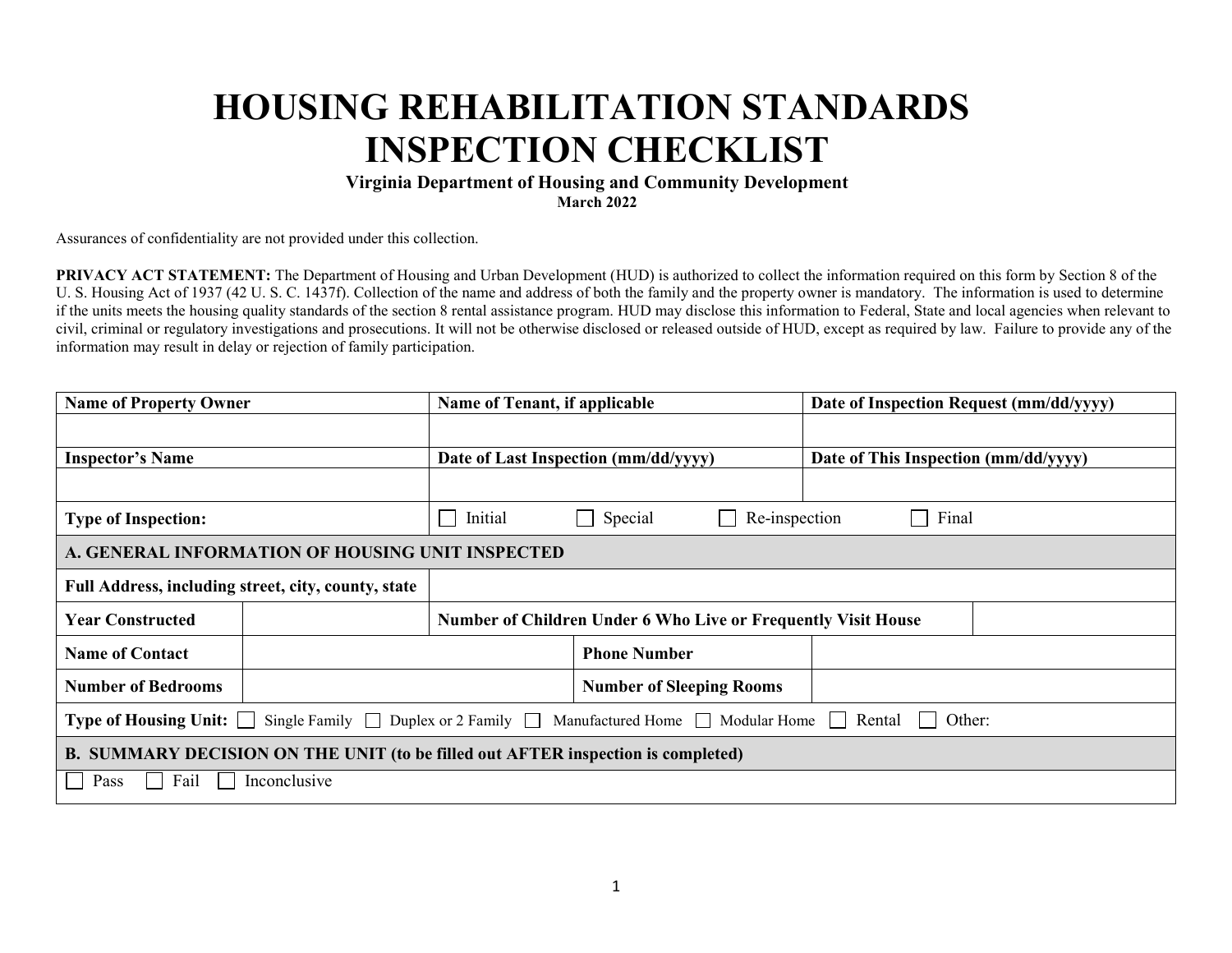## **Requirements for Site**

Uniform Physical Condition Standards (UPCS) for Housing Rehabilitation

NOTE: Deficiencies highlighted below with an asterisk (\*) are considered life-threatening under these Standards and must be addressed immediately, if the housing is occupied.

**\** 

| <b>Inspected Item</b>      |                                                                                     | Observable Deficiency Type & Degree of Deficiency that MUST be addressed                                                                                                                       | Indicate (P)ass, (F)ail,<br>(I)nconclusive or N/A |
|----------------------------|-------------------------------------------------------------------------------------|------------------------------------------------------------------------------------------------------------------------------------------------------------------------------------------------|---------------------------------------------------|
| <b>Fencing and Gates</b>   | Damaged/Falling/Leaning                                                             | Fence or gate is missing or damaged to the point it does not function<br>as it should                                                                                                          | N/A                                               |
|                            | Holes                                                                               | Hole in fence or gate is larger than 6 inches by 6 inches                                                                                                                                      | N/A                                               |
|                            | <b>Missing Sections</b>                                                             | An exterior fence, security fence or gate is missing a section which<br>could threaten safety or security                                                                                      | N/A                                               |
| <b>Grounds</b>             | <b>Erosion/Rutting Areas</b>                                                        | Runoff has extensively displaced soils which has caused visible<br>damage or potential failure to adjoining structures or threatens the<br>safety of pedestrians or makes the grounds unusable |                                                   |
|                            | Overgrown/Penetrating<br>Vegetation                                                 | Vegetation has visibly damaged a component, area or system of the<br>property or has made them unusable or unpassable                                                                          |                                                   |
|                            | Ponding/Site Drainage                                                               | There is an accumulation of more than 5 inches deep and/or a large<br>section of the grounds-more than 20%-is unusable for its intended<br>purpose due to poor drainage or ponding             |                                                   |
| <b>Health &amp; Safety</b> | Air Quality - Sewer Odor<br>Detected                                                | Sewer odors that could pose a health risk if inhaled for prolonged<br>periods                                                                                                                  |                                                   |
|                            | *Air Quality -<br>Propane/Natural<br>Gas/Methane Gas Detected                       | Strong propane, natural gas or methane odors that could pose a risk of<br>explosion/ fire and/or pose a health risk if inhaled                                                                 |                                                   |
|                            | <b>*Electrical Hazards -</b><br>Exposed Wires/Open Panels wires do not pose a risk) | Any exposed bare wires or openings in electrical panels (capped                                                                                                                                |                                                   |
|                            | *Electrical Hazards -<br>Water Leaks on/near<br><b>Electrical Equipment</b>         | Any water leaking, puddling or ponding on or immediately near any<br>electrical apparatus that could pose a risk of fire, electrocution or<br>explosion                                        |                                                   |
|                            | Flammable Materials -<br><b>Improperly Stored</b>                                   | Flammable materials are improperly stored, causing the potential risk<br>of fire or explosion                                                                                                  |                                                   |
|                            | Garbage and Debris -                                                                | Too much garbage has gathered-more than the planned storage                                                                                                                                    |                                                   |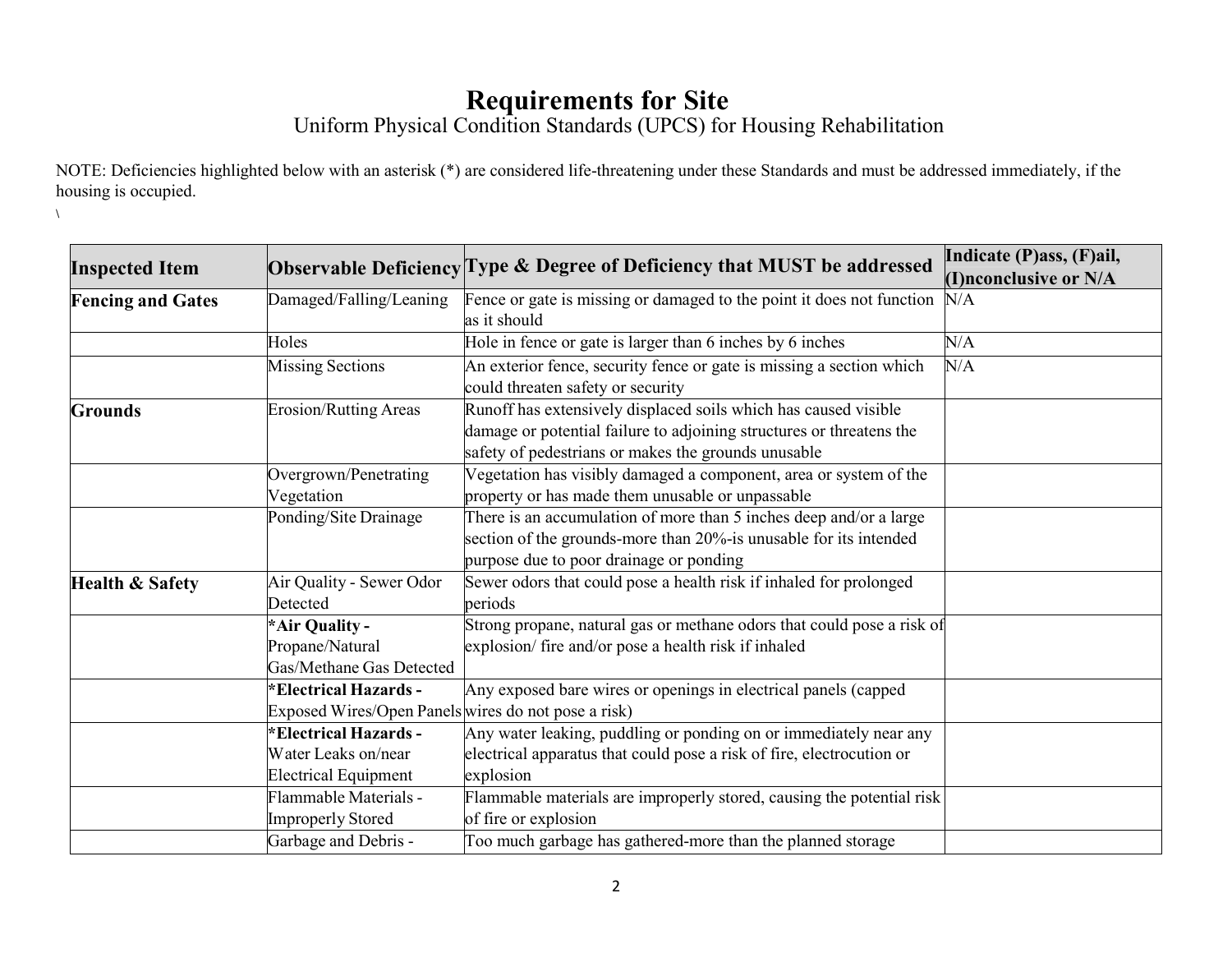| <b>Inspected Item</b>  |                              |                                                                                        | Indicate (P)ass, (F)ail, |
|------------------------|------------------------------|----------------------------------------------------------------------------------------|--------------------------|
|                        |                              | Observable Deficiency Type & Degree of Deficiency that MUST be addressed               | (I)nconclusive or N/A    |
|                        | Outdoors                     | capacity, or garbage has gathered in an area not sanctioned for                        |                          |
|                        |                              | staging or storing garbage or debris                                                   |                          |
|                        | Hazards - Other              | Any general defects or hazards that pose risk of bodily injury                         |                          |
|                        | Hazards - Sharp Edges        | Any physical defect that could cause cutting or breaking of human                      |                          |
|                        |                              | skin or other bodily harm                                                              |                          |
|                        | Hazards - Tripping           | Any physical defect in walkways or other travelled area that poses a                   |                          |
|                        |                              | tripping risk                                                                          |                          |
|                        | <b>Infestation</b> – Insects | Evidence of infestation of insects-including roaches and ants-                         |                          |
|                        |                              | throughout a unit or room, food preparation or storage area or other                   |                          |
|                        |                              | area of building substantial enough to present a health and safety risk                |                          |
|                        | Infestation -                | Evidence of rats or mice-sightings, rat or mouse holes, or droppings                   |                          |
|                        | Rats/Mice/Vermin             | substantial enough to present a health and safety risk                                 |                          |
|                        |                              | Mailboxes/Project Signs Mailbox Missing/Damaged Mailbox cannot be locked or is missing | N/A                      |
|                        | <b>Signs Damaged</b>         | The project sign is not legible or readable because of deterioration or                |                          |
|                        |                              | damage                                                                                 |                          |
| Parking                | Cracks                       | Cracks that are large enough to affect traffic ability over more than                  |                          |
| Lots/Driveways/Roads   |                              | 5% of the property's parking lots/driveways/roads or pose a safety                     |                          |
|                        |                              | hazard                                                                                 |                          |
|                        | Ponding-                     | $\beta$ inches or more of water has accumulated making 5% or more of a                 |                          |
|                        |                              | parking lot/driveway unusable or unsafe                                                |                          |
|                        | Potholes/Loose Material      | Potholes or loose material that have made a parking lot/driveway                       |                          |
|                        |                              | unusable/unpassable for vehicles and/or pedestrians or could cause                     |                          |
|                        |                              | tripping or falling                                                                    |                          |
|                        | Settlement/Heaving           | Settlement/heaving has made a parking lot/driveway                                     |                          |
|                        |                              | unusable/unpassable or creates unsafe conditions for pedestrians and                   |                          |
|                        |                              | vehicles                                                                               |                          |
| <b>Play Areas and</b>  | Damaged/Broken               | More than 20% of the equipment is broken or does not operate as it                     | N/A                      |
| Equipment              | Equipment                    | should or any item that poses a safety risk                                            |                          |
|                        | Deteriorated Play Area       | More than 20% of the play surface area shows deterioration or the                      | N/A                      |
|                        | Surface                      | play surface area could cause tripping or falling and thus poses a                     |                          |
|                        |                              | safety risk                                                                            |                          |
| <b>Refuse Disposal</b> | <b>Broken/Damaged</b>        | A single wall or gate of the enclosure has collapsed or is leaning and $N/A$           |                          |
|                        | Enclosure-Inadequate         | in danger of falling or trash cannot be stored in the designated area                  |                          |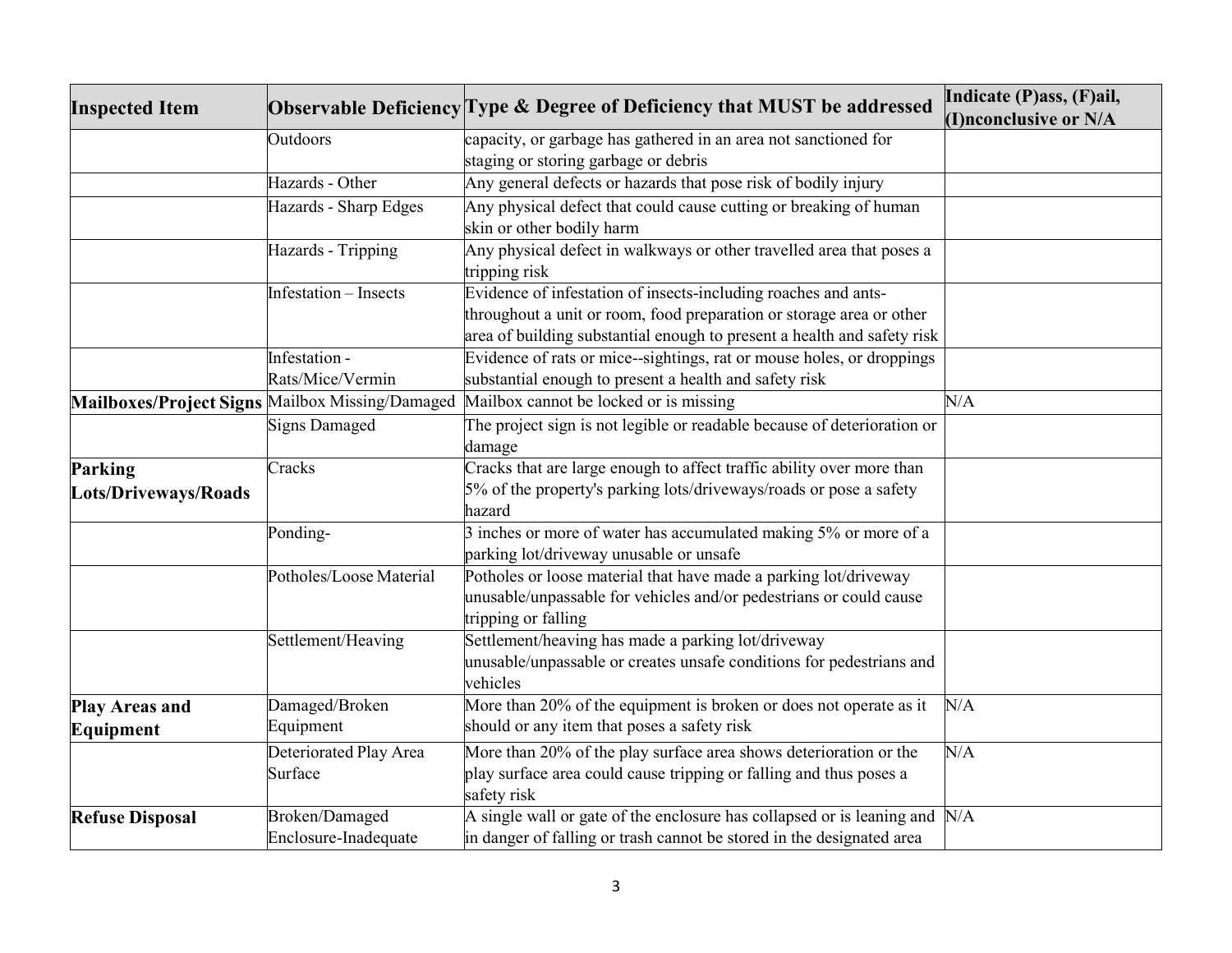|                        |                            | Observable Deficiency Type & Degree of Deficiency that MUST be addressed                          | Indicate (P)ass, (F)ail, |
|------------------------|----------------------------|---------------------------------------------------------------------------------------------------|--------------------------|
| <b>Inspected Item</b>  |                            |                                                                                                   | (I)nconclusive or N/A    |
|                        | Outside Storage Space      | because it is too small to store refuse until disposal                                            |                          |
| <b>Retaining Walls</b> | Damaged/Falling/Leaning    | A retaining wall is damaged and does not function as it should or is a $N/A$                      |                          |
|                        |                            | safety risk                                                                                       |                          |
| <b>Storm Drainage</b>  | Damaged/Obstructed         | The system is partially or fully blocked by a large quantity of debris, $N/A$                     |                          |
|                        |                            | causing backup into adjacent areas or runoffs into areas where runoff                             |                          |
|                        |                            | is not intended                                                                                   |                          |
| <b>Walkways/Steps</b>  | <b>Broken/Missing Hand</b> | The hand rail is missing, damaged, wobbly or otherwise unusable                                   |                          |
|                        | Railing                    |                                                                                                   |                          |
|                        |                            | Cracks/Settlement/Heaving Cracks, hinging/tilting or missing sections that affect traffic ability |                          |
|                        |                            | over more than 5% of the property's walkways/steps or any defect                                  |                          |
|                        |                            | that creates a tripping or falling hazard                                                         |                          |
|                        | Spalling/Exposed rebar     | More than 5% of walkways have large areas of spalling--larger than $4N/A$                         |                          |
|                        |                            | inches by 4 inches--that affects traffic ability                                                  |                          |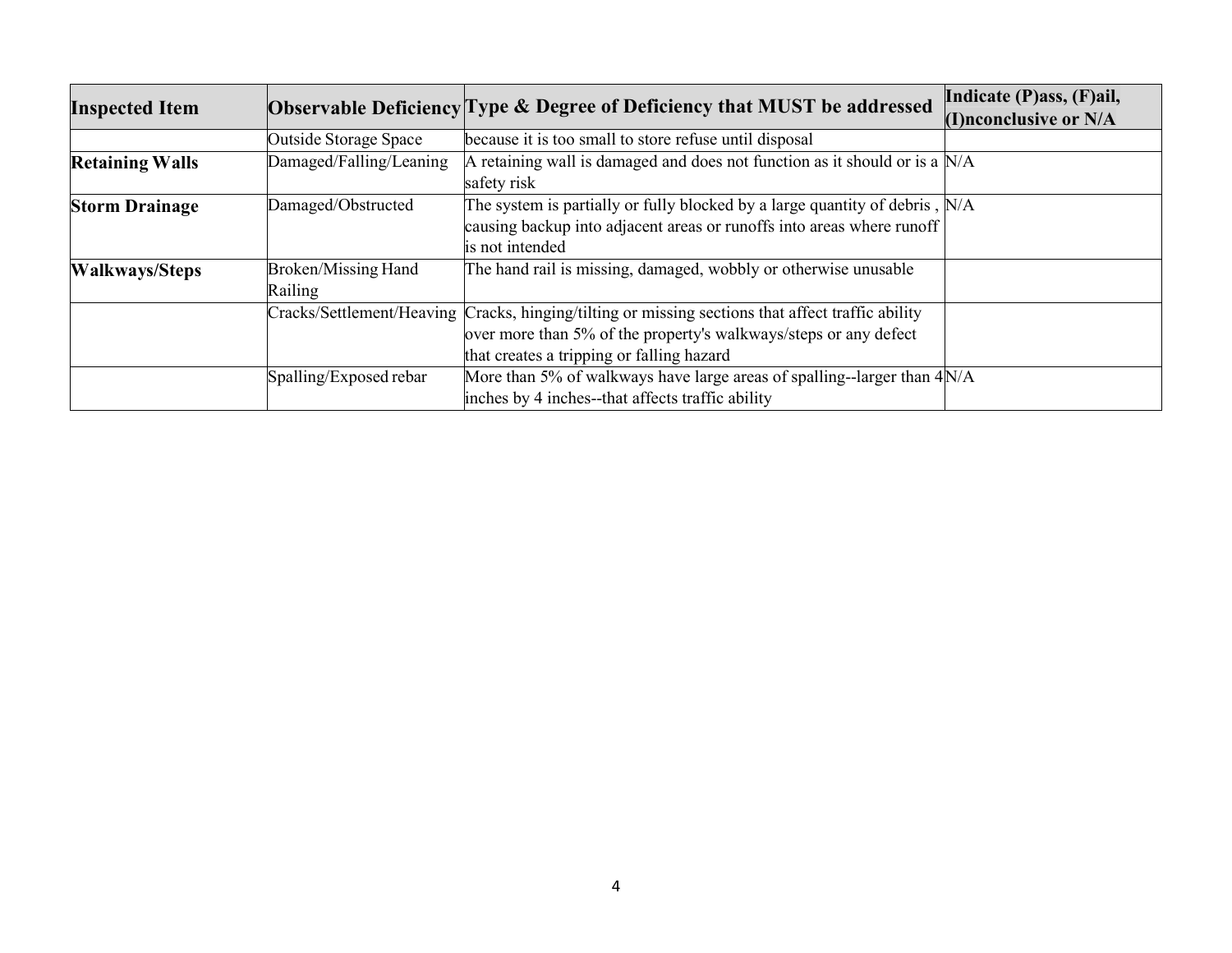#### **Requirements for Building Exterior**

Uniform Physical Condition Standards (UPCS) for Housing Rehabilitation

NOTE: Deficiencies highlighted below with an asterisk (\*) are considered life-threatening under these Standards and must be addressed immediately, if the housing is occupied.

**\** 

| <b>Inspected Item</b>    | <b>Observable Deficiency</b>                                     | Type & Degree of Deficiency that MUST be addressed                                                                                                                                                                                                      | Indicate (P)ass, (F)ail,<br>(I)nconclusive or N/A |
|--------------------------|------------------------------------------------------------------|---------------------------------------------------------------------------------------------------------------------------------------------------------------------------------------------------------------------------------------------------------|---------------------------------------------------|
| <b>Exterior Doors</b>    | Damaged                                                          | Any door that is not functioning or cannot be locked because of<br>Frames/Threshold/Lintels/Trimdamage to the frame, threshold, lintel or trim                                                                                                          |                                                   |
|                          | Damaged Hardware/Locks                                           | Any door that does not function as it should or cannot be locked<br>because of damage to the door's hardware                                                                                                                                            |                                                   |
|                          | Damaged Surface<br>(Holes/Paint/Rusting/Glass)                   | Any door that has a hole or holes greater than 1 inch in diameter,<br>significant peeling/cracking/no paint or rust that affects the integrity<br>of the door surface, or broken/missing glass                                                          |                                                   |
|                          | Damaged/Missing<br>Screen/Storm/Security Door                    | Any screen door or storm door that is damaged or is missing screens<br>or glass--shown by an empty frame or frames or any security door<br>that is not functioning or is missing                                                                        |                                                   |
|                          | Deteriorated/Missing<br>Caulking/Seals                           | The seals/caulking is missing on any entry door, or they are so<br>damaged that they do not function as they should                                                                                                                                     |                                                   |
|                          | <b>Missing Door</b>                                              | Any exterior door that is missing                                                                                                                                                                                                                       |                                                   |
| <b>Fire Escapes</b>      | *Blocked Egress/Ladders                                          | Stored items or other barriers restrict or block people from exiting                                                                                                                                                                                    | N/A                                               |
|                          | <b>Visibly Missing Components</b>                                | Any of the functional components that affect the function of the fire $N/A$<br>escape--one section of a ladder or railing, for example--are missing                                                                                                     |                                                   |
| <b>Foundations</b>       | Cracks/Gaps                                                      | Large cracks in foundation more than 3/8 inches wide by 3/8 inches<br>deep by 6 inches long that present a possible sign of a serious<br>structural problem, or opportunity for water penetration or sections<br>of wall or floor that are broken apart |                                                   |
|                          | Spalling/Exposed Rebar                                           | Significant spalled areas affecting more than 10% of any foundation<br>wall or any exposed reinforcing material--rebar or other                                                                                                                         |                                                   |
| <b>Health and Safety</b> | <b>*Electrical Hazards -</b><br><b>Exposed Wires/Open Panels</b> | Any exposed bare wires or openings in electrical panels (capped<br>wires do not pose a risk)                                                                                                                                                            |                                                   |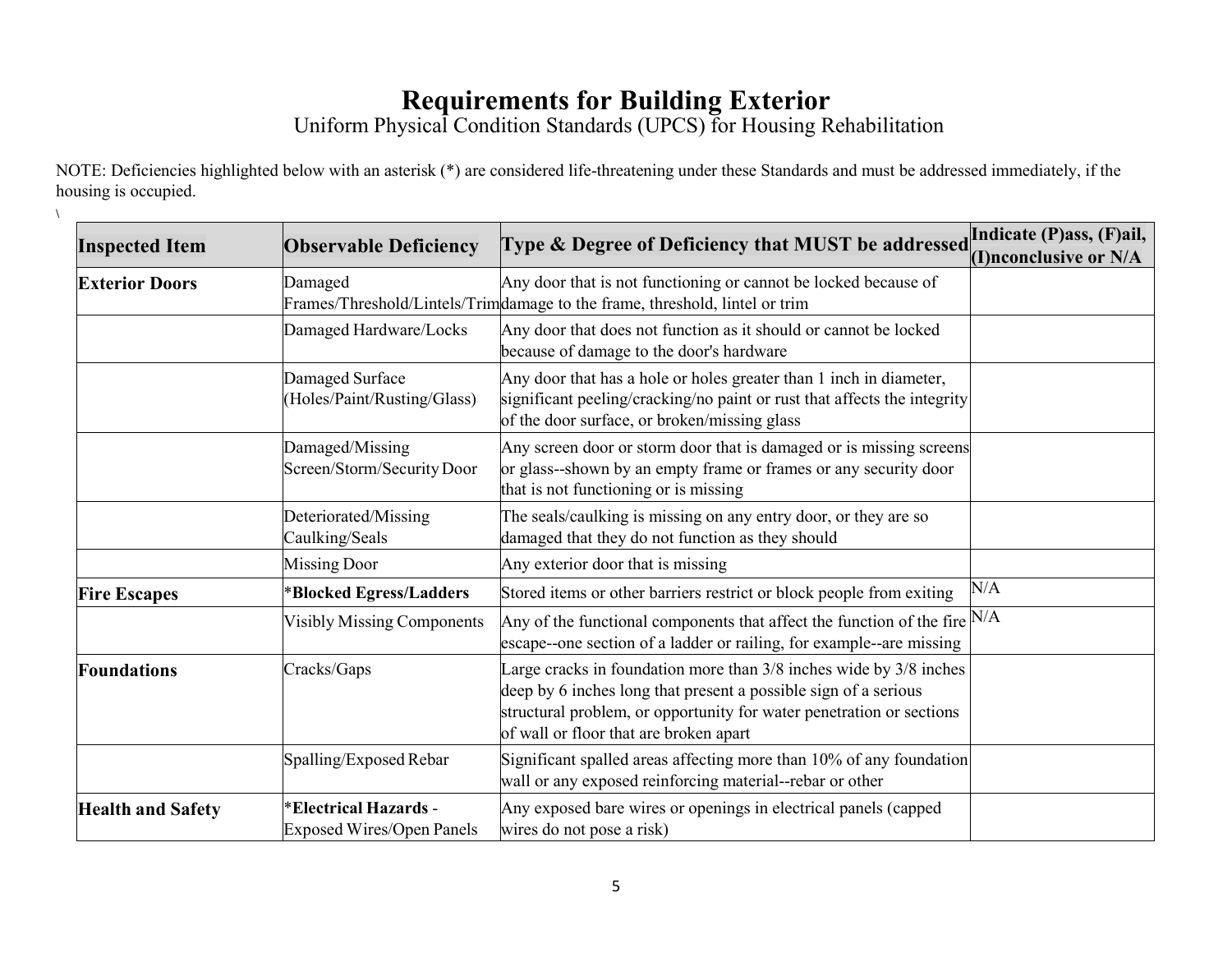| <b>Inspected Item</b>    | <b>Observable Deficiency</b>                                               | Type & Degree of Deficiency that MUST be addressed                                                                                                                                                                   | Indicate (P)ass, (F)ail,<br>(I)nconclusive or N/A |
|--------------------------|----------------------------------------------------------------------------|----------------------------------------------------------------------------------------------------------------------------------------------------------------------------------------------------------------------|---------------------------------------------------|
|                          | <b>Electrical Hazards - Water</b><br>Leaks on/near Electrical<br>Equipment | Any water leaking, puddling or ponding on or immediately near any<br>electrical apparatus that could pose a risk of fire, electrocution or<br>explosion                                                              |                                                   |
|                          | <b>Emergency Fire Exits -</b><br>Emergency/Fire Exits<br>Blocked/Unusable  | The exit cannot be used or exit is limited because a door or window<br>is nailed shut, a lock is broken, panic hardware is chained, debris,<br>storage, or other conditions block exit                               | N/A                                               |
|                          | Emergency Fire Exits -<br>Missing Exit Signs                               | Exit signs that clearly identify all emergency exits are missing or<br>there is no illumination in the area of the sign                                                                                              | N/A                                               |
|                          | Flammable/Combustible<br>Materials - Improperly Stored                     | Flammable materials are improperly stored, causing the potential<br>risk of fire or explosion                                                                                                                        |                                                   |
|                          |                                                                            | Garbage and Debris - Outdoors Too much garbage has gathered-more than the planned storage<br>capacity or garbage has gathered in an area not sanctioned for<br>staging or storing garbage or debris                  |                                                   |
|                          | Hazards - Other                                                            | Any general defects or hazards that pose risk of bodily injury                                                                                                                                                       |                                                   |
|                          | Hazards - Sharp Edges                                                      | Any physical defect that could cause cutting or breaking of human<br>skin or other bodily harm                                                                                                                       |                                                   |
|                          | Hazards - Tripping                                                         | Any physical defect in walkways or other travelled area that poses a<br>tripping risk                                                                                                                                |                                                   |
|                          | Infestation - Insects                                                      | Evidence of infestation of insects-including roaches and ants-<br>throughout a unit or room, food preparation or storage area or other<br>area of building substantial enough to present a health and safety<br>risk |                                                   |
|                          |                                                                            | Infestation - Rats/Mice/VerminEvidence of rats or mice--sightings, rat or mouse holes, or<br>droppings substantial enough to present a health and safety risk                                                        |                                                   |
| <b>Exterior Lighting</b> | <b>Broken Fixtures/Bulbs</b>                                               | 10% or more of the lighting fixtures and bulbs surveyed are broken<br>or missing                                                                                                                                     |                                                   |
| <b>Roofs</b>             | Damaged Soffits/Fascia                                                     | Soffits or fascia that should be there are missing or so damaged that<br>water penetration is visibly possible                                                                                                       |                                                   |
|                          | Damaged Vents                                                              | Vents are missing or so visibly damaged that further roof damage is<br>possible                                                                                                                                      |                                                   |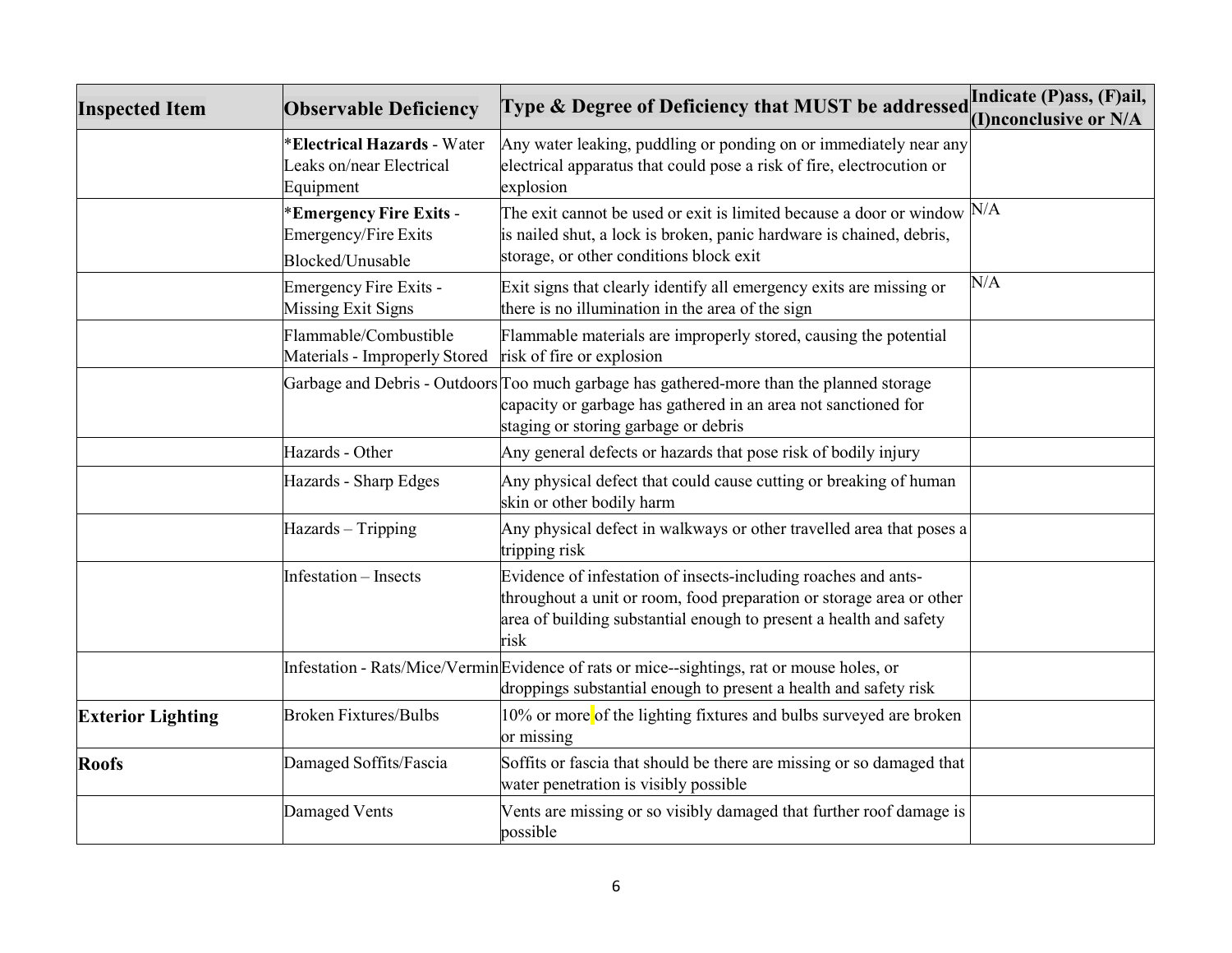| <b>Inspected Item</b> | <b>Observable Deficiency</b>             | Type & Degree of Deficiency that MUST be addressed                                                                                                                                                                                               | Indicate (P)ass, (F)ail, |
|-----------------------|------------------------------------------|--------------------------------------------------------------------------------------------------------------------------------------------------------------------------------------------------------------------------------------------------|--------------------------|
|                       |                                          |                                                                                                                                                                                                                                                  | (I)nconclusive or N/A    |
|                       | Damaged/Clogged Drains                   | The drain is damaged or partially clogged with debris or the drain<br>no longer functions                                                                                                                                                        |                          |
|                       | Damaged/Torn<br>Membrane/Missing Ballast | Ballast has shifted and no longer functions as it should or there is<br>damage to the roof membrane that may result in water penetration                                                                                                         |                          |
|                       | from Downspout/Gutter                    | Missing/Damaged ComponentsDrainage system components are missing or damaged causing<br>visible damage to the roof, structure, exterior wall surface, or<br>interior                                                                              |                          |
|                       | Missing/Damaged Shingles                 | Roofing shingles are missing or damaged enough to create a risk of<br>water penetration                                                                                                                                                          |                          |
|                       | Ponding                                  | Evidence of standing water on roof, causing potential or visible<br>damage to roof surface or underlying materials                                                                                                                               |                          |
| <b>Walls</b>          | Cracks/Gaps                              | Any large crack or gap that is more than 3/8 inches wide or deep<br>and 6 inches long that presents a possible sign of serious structural<br>problem or opportunity for water penetration                                                        |                          |
|                       | Damaged Chimneys                         | Part or all of the chimney has visibly separated from the adjacent<br>wall or there are cracked or missing pieces large enough to present a<br>sign of chimney failure or there is a risk of falling pieces that could<br>create a safety hazard |                          |
|                       | Missing/Damaged<br>Caulking/Mortar       | Any exterior wall caulking or mortar deterioration that presents a<br>risk of water penetration or risk of structural damage                                                                                                                     |                          |
|                       |                                          | Missing Pieces/Holes/Spalling Any exterior wall deterioration or holes of any size that present a<br>risk of water penetration or risk of structural damage                                                                                      |                          |
|                       | Stained/Peeling/Needs Paint              | More than 20% of the exterior paint is peeling or paint is missing<br>and siding surface is exposed thereby exposing siding to water<br>penetration and deterioration                                                                            |                          |
| <b>Windows</b>        |                                          | Broken/Missing/Cracked Panes Any missing panes of glass or cracked panes of glass where the<br>crack is either greater than 4" and/or substantial enough to impact<br>the structural integrity of the window pane                                |                          |
|                       | Damaged<br>Sills/Frames/Lintels/Trim     | Sills, frames, lintels, or trim are missing or damaged, exposing the<br>inside of the surrounding walls and compromising its weather<br>tightness                                                                                                |                          |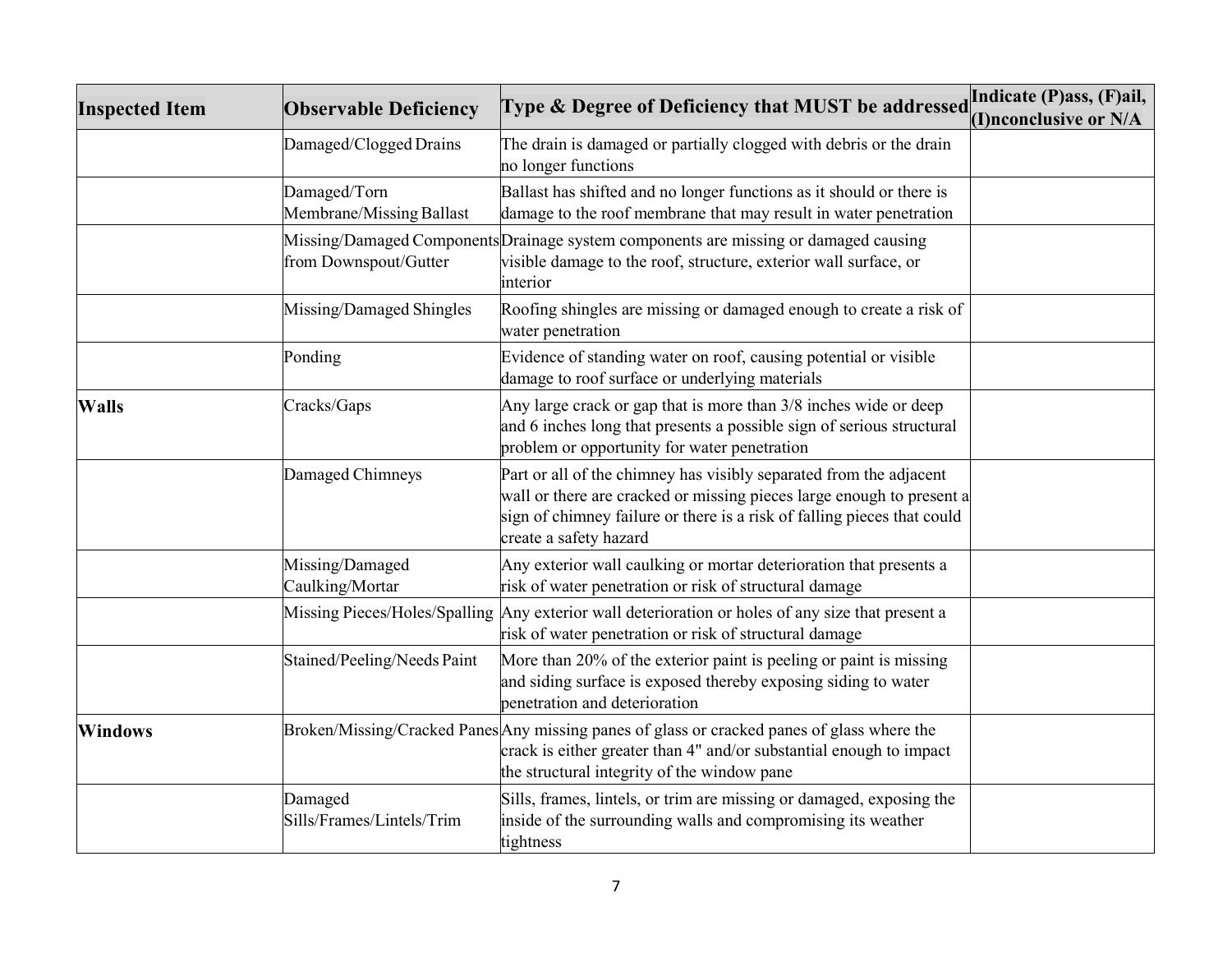| <b>Inspected Item</b> | <b>Observable Deficiency</b>                               | Type & Degree of Deficiency that MUST be addressed Indicate (P)ass, (F)ail,                                                                                                              | (I)nconclusive or N/A |
|-----------------------|------------------------------------------------------------|------------------------------------------------------------------------------------------------------------------------------------------------------------------------------------------|-----------------------|
|                       | Damaged/Missing Screens                                    | Missing screens or screens with holes greater than 1 inch by 1 inch<br>or tears greater than 2 inches in length                                                                          |                       |
|                       | Missing/Deteriorated<br>Caulking/Seals/Glazing<br>Compound | There are missing or deteriorated caulk or seals--with evidence of<br>leaks or damage to the window or surrounding structure                                                             |                       |
|                       | Peeling/Needs Paint                                        | More than 20% of the exterior window paint is peeling or paint is<br>missing and window frame surface is exposed thereby exposing<br>window frame to water penetration and deterioration |                       |
|                       | <b>*Security Bars Prevent</b><br><b>Egress</b>             | The ability to exit through egress window is limited by security bars<br>that do not function properly and, therefore, pose safety risks                                                 |                       |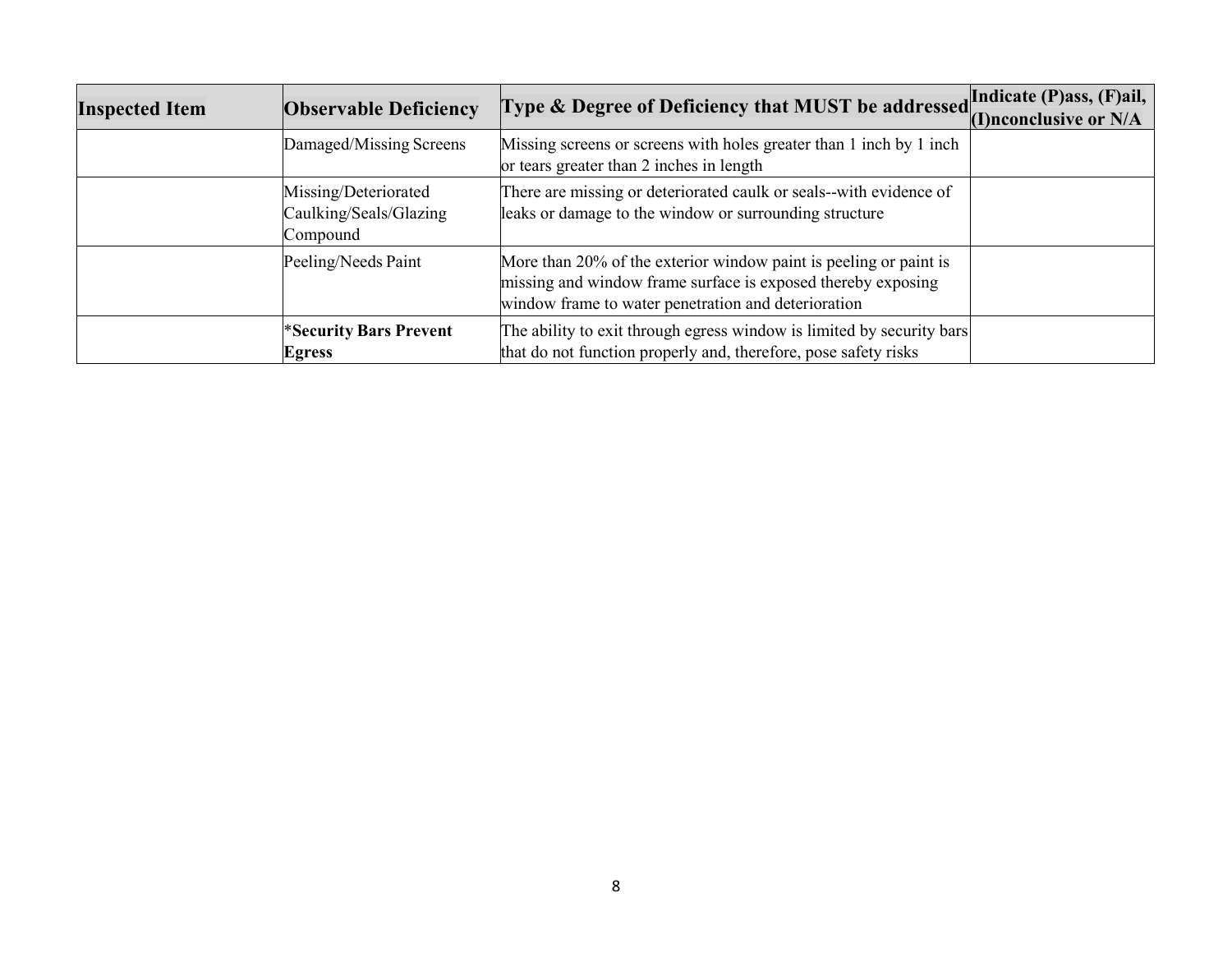#### **Requirements for Building Systems**

Uniform Physical Condition Standards (UPCS) for Housing Rehabilitation

NOTE: Deficiencies highlighted below with an asterisk (\*) are considered life-threatening under these Standards and must be addressed immediately, if the housing is occupied.

| <b>Inspected Item</b>    | <b>Observable Deficiency</b>                            | Type & Degree of Deficiency that MUST be addressed Indicate (P)ass, (F)ail,                         |                            |
|--------------------------|---------------------------------------------------------|-----------------------------------------------------------------------------------------------------|----------------------------|
|                          |                                                         |                                                                                                     | $(I)$ nconclusive or $N/A$ |
| <b>Domestic Water</b>    | Leaking Central Water Supply                            | Leaking water from water supply line is observed                                                    |                            |
|                          | Missing Pressure Relief Valve                           | There is no pressure relief valve or pressure relief valve does not                                 |                            |
|                          |                                                         | drain down to the floor                                                                             |                            |
|                          | Rust/Corrosion on Heater                                | The water heater chimney shows evidence of flaking, discoloration,                                  |                            |
|                          | Chimney                                                 | pitting, or crevices that may create holes that could allow toxic gases<br>to leak from the chimney |                            |
|                          | Water Supply Inoperable                                 | There is no running water in any area of the building where there<br>should be                      |                            |
| <b>Electrical System</b> | <b>Blocked Access/Improper</b>                          | One or more fixed items or items of sufficient size and weight                                      |                            |
|                          | Storage                                                 | impede access to the building system's electrical panel during an<br>emergency                      |                            |
|                          | <b>Burnt Breakers</b>                                   | Carbon residue, melted breakers or arcing scars are evident                                         |                            |
|                          | <b>Evidence of Leaks/Corrosion</b>                      | Any corrosion that affects the condition of the components that                                     |                            |
|                          |                                                         | carry current or any stains or rust on the interior of electrical                                   |                            |
|                          |                                                         | enclosures, or any evidence of water leaks in the enclosure or                                      |                            |
|                          |                                                         | hardware                                                                                            |                            |
|                          | Frayed Wiring                                           | Any nicks, abrasion, or fraying of the insulation that exposes any<br>conducting wire               |                            |
|                          | Missing Breakers/Fuses                                  | Any open and/or exposed breaker port                                                                |                            |
|                          | *Missing Outlet Covers                                  | A cover is missing, which results in exposed visible electrical<br>connections                      | Location:                  |
| <b>Elevators</b>         | Not Operable                                            | The elevator does not function at all or the elevator doors open when $N/A$                         |                            |
|                          |                                                         | the cab is not there                                                                                |                            |
| <b>Emergency Power</b>   | <b>Auxiliary Lighting Inoperable</b><br>(if applicable) | Auxiliary lighting does not function                                                                | N/A                        |
| <b>Fire Protection</b>   | Missing Sprinkler Head                                  | Any sprinkler head is missing, visibly disabled, painted over,                                      | N/A                        |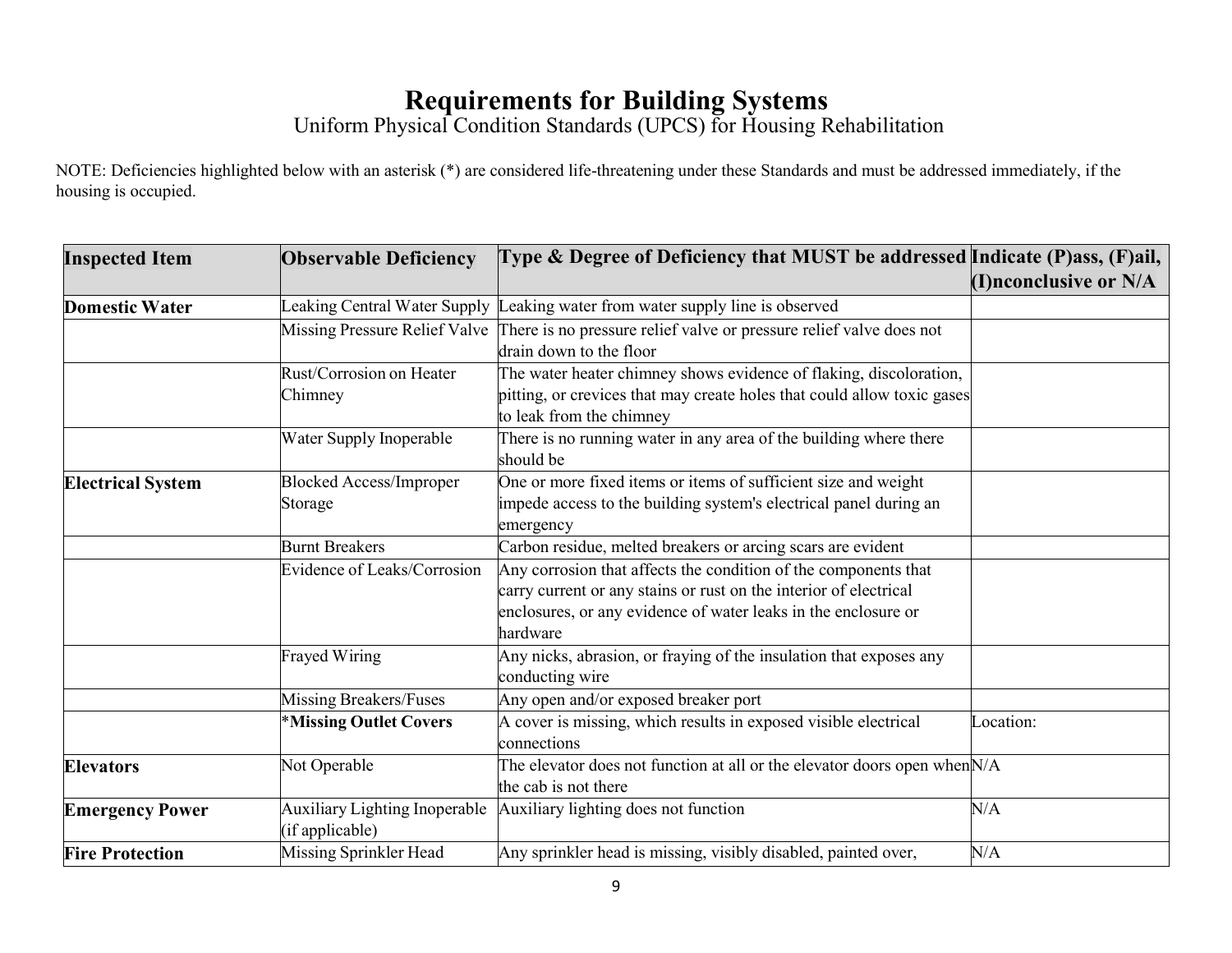| <b>Inspected Item</b>      | <b>Observable Deficiency</b>      | Type & Degree of Deficiency that MUST be addressed Indicate (P)ass, (F)ail, |                       |
|----------------------------|-----------------------------------|-----------------------------------------------------------------------------|-----------------------|
|                            |                                   |                                                                             | (I)nconclusive or N/A |
|                            |                                   | blocked, or capped                                                          |                       |
|                            | *Missing/Damaged/Expired          | There is missing, damaged or expired fire extinguisher an any area          |                       |
|                            | <b>Extinguishers</b>              | of the building where a fire extinguisher is required                       |                       |
| <b>Health &amp; Safety</b> | Air Quality - Mold and/or         | Evidence of mold or mildew is observed that is substantial enough           |                       |
|                            | Mildew Observed                   | to pose a health risk                                                       |                       |
|                            | *Air Quality -                    | Strong propane, natural gas or methane odors that could pose a risk         |                       |
|                            | Propane/Natural Gas/Methane       | of explosion/ fire and/or pose a health risk if inhaled                     |                       |
|                            | <b>Gas Detected</b>               |                                                                             |                       |
|                            | Air Quality - Sewer Odor          | Sewer odors that could pose a health risk if inhaled for prolonged          |                       |
|                            | Detected                          | periods                                                                     |                       |
|                            | <b>Electrical Hazards -</b>       | Any exposed bare wires or openings in electrical panels (capped             |                       |
|                            | <b>Exposed Wires/Open Panels</b>  | wires do not pose a risk)                                                   |                       |
|                            | <b>Electrical Hazards - Water</b> | Any water leaking, puddling or ponding on or immediately near any           |                       |
|                            | Leaks on/near Electrical          | electrical apparatus that could pose a risk of fire, electrocution or       |                       |
|                            | Equipment                         | explosion                                                                   |                       |
|                            | <b>Elevator</b> - Tripping        | An elevator is misaligned with the floor by more than $3/4$ of an inch. N/A |                       |
|                            |                                   | The elevator does not level as it should, which causes a tripping           |                       |
|                            |                                   | hazard                                                                      |                       |
|                            | *Emergency Fire Exits -           | The exit cannot be used or exit is limited because a door or window $N/A$   |                       |
|                            | <b>Emergency/Fire Exits</b>       | is nailed shut, a lock is broken, panic hardware is chained, debris,        |                       |
|                            | Blocked/Unusable                  | storage, or other conditions block exit                                     |                       |
|                            | <b>Emergency Fire Exits -</b>     | Exit signs that clearly identify all emergency exits are missing or         | N/A                   |
|                            | <b>Missing Exit Signs</b>         | there is no illumination in the area of the sign                            |                       |
|                            | Flammable Materials -             | Flammable materials are improperly stored, causing the potential            |                       |
|                            | <b>Improperly Stored</b>          | risk of fire or explosion                                                   |                       |
|                            | Garbage and Debris - Indoors      | Too much garbage has gathered-more than the planned storage                 |                       |
|                            |                                   | capacity or garbage has gathered in an area not sanctioned for              |                       |
|                            |                                   | staging or storing garbage or debris                                        |                       |
|                            | Hazards - Other                   | Any general defects or hazards that pose risk of bodily injury              |                       |
|                            | Hazards - Sharp Edges             | Any physical defect that could cause cutting or breaking of human           |                       |
|                            |                                   | skin or other bodily harm                                                   |                       |
|                            | Hazards - Tripping Hazards        | Any physical defect in walkways or other travelled area that poses a        |                       |
|                            |                                   | tripping risk                                                               |                       |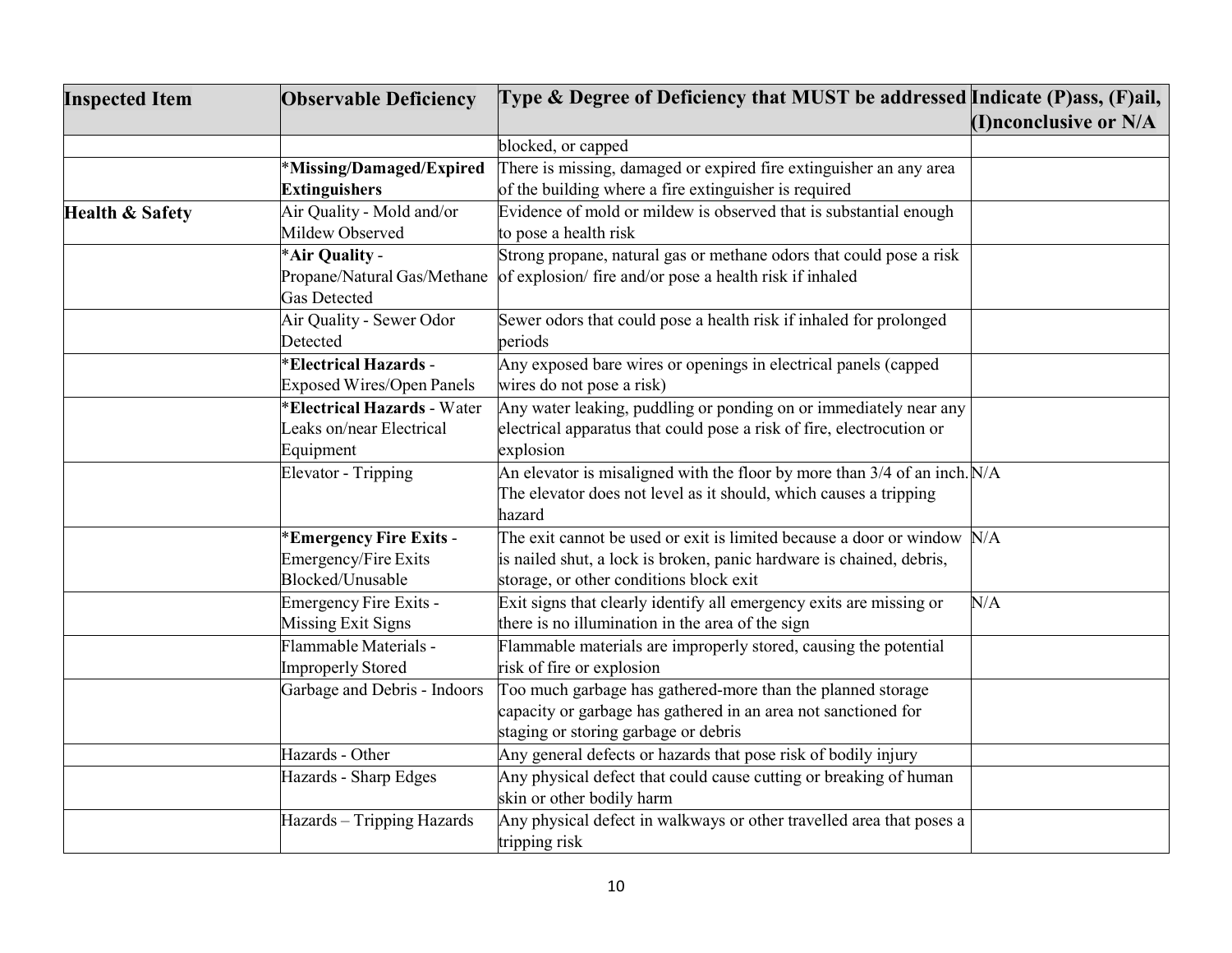| <b>Inspected Item</b>      | <b>Observable Deficiency</b>      | Type & Degree of Deficiency that MUST be addressed Indicate (P)ass, (F)ail,                         |                          |
|----------------------------|-----------------------------------|-----------------------------------------------------------------------------------------------------|--------------------------|
|                            |                                   |                                                                                                     | (I) nconclusive or $N/A$ |
|                            | <b>Infestation - Insects</b>      | Evidence of infestation of insects-including roaches and ants-                                      |                          |
|                            |                                   | throughout a unit or room, food preparation or storage area or other                                |                          |
|                            |                                   | area of building substantial enough to present a health and safety                                  |                          |
|                            |                                   | risk                                                                                                |                          |
|                            |                                   | Infestation - Rats/Mice/VerminEvidence of rats or mice--sightings, rat or mouse holes, or droppings |                          |
|                            |                                   | substantial enough to present a health and safety risk                                              |                          |
| <b>HVAC</b>                | Boiler/Pump Leaks                 | Evidence of water or steam leaking in piping or pump packing                                        |                          |
|                            | <b>Fuel Supply Leaks</b>          | Evidence of any amount of fuel leaking from the supply tank or                                      |                          |
|                            |                                   | piping                                                                                              |                          |
|                            | <b>General Rust/Corrosion</b>     | Significant formations of metal oxides, significant flaking,                                        |                          |
|                            |                                   | discoloration, or the development of a noticeable pit or crevice                                    |                          |
|                            | *Misaligned                       | A misalignment of an exhaust system on a combustion fuel-fired                                      |                          |
|                            | <b>Chimney/Ventilation System</b> | unit (oil, natural gas, propane, wood pellets etc.) that causes                                     |                          |
|                            |                                   | improper or dangerous venting of gases                                                              |                          |
| <b>Roof Exhaust System</b> | Roof Exhaust Fan(s)               | The roof exhaust fan unit does not function                                                         |                          |
|                            | Inoperable                        |                                                                                                     |                          |
| <b>Sanitary System</b>     |                                   | Broken/Leaking/Clogged Pipes Evidence of active leaks in or around the system components or         |                          |
|                            | or Drains                         | evidence of standing water, puddles or ponding--a sign of leaks or                                  |                          |
|                            |                                   | clogged drains                                                                                      |                          |
|                            | Missing                           | A protective cover is missing                                                                       |                          |
|                            | Drain/Cleanout/Manhole            |                                                                                                     |                          |
|                            | Covers                            |                                                                                                     |                          |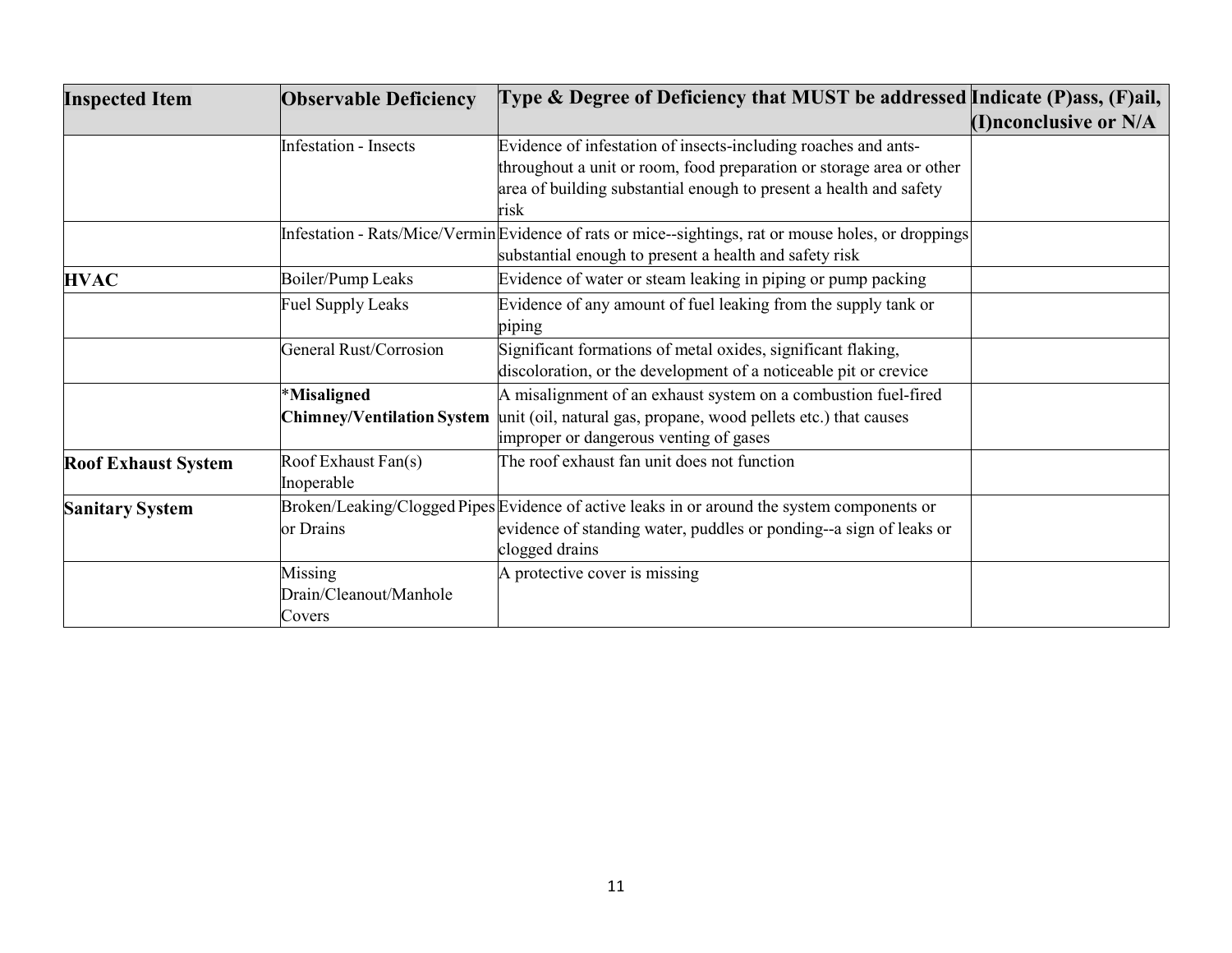#### **Requirements for Common Areas**

Uniform Physical Condition Standards (UPCS) for Housing Rehabilitation

NOTE: Deficiencies highlighted below with an asterisk (\*) are considered life-threatening under these Standards and must be addressed immediately, if the housing is occupied.

| <b>Inspected Item</b>                   | <b>Observable Deficiency</b>                          | Type & Degree of Deficiency that MUST be addressed Indicate (P)ass, (F)ail,                                                                                                                    |                       |
|-----------------------------------------|-------------------------------------------------------|------------------------------------------------------------------------------------------------------------------------------------------------------------------------------------------------|-----------------------|
|                                         |                                                       |                                                                                                                                                                                                | (I)nconclusive or N/A |
| <b>Basement/Garage/</b>                 | Baluster/Side Railings -                              | Any damaged or missing balusters or side rails that limit the safe use $N/A$                                                                                                                   |                       |
| <b>Carport</b>                          | Damaged                                               | of an area                                                                                                                                                                                     |                       |
|                                         | Closet/Utility/Mechanical Cabinets - Missing/Damaged  | $10\%$ or more of cabinet, doors, or shelves are missing or the laminate $N/A$<br>is separating                                                                                                |                       |
| <b>Community Room</b>                   | Call for Aid - Inoperable                             | The system does not function as it should                                                                                                                                                      | N/A                   |
| <b>Halls/Corridors/Stairs</b>           | Ceiling - Holes/Missing<br>Tiles/Panels/Cracks        | Any holes in ceiling, missing tiles or large cracks wider than 1/4 of<br>an inch and greater than 11 inches long                                                                               | N/A                   |
| <b>Kitchen</b>                          | Ceiling - Peeling/Needs Paint                         | More than 10% of ceiling has peeling paint or is missing paint                                                                                                                                 | N/A                   |
| <b>Laundry Room</b>                     | Ceiling - Water Stains/Water<br>Damage/Mold/Mildew    | Evidence of a leak, mold or mildew--such as a darkened area--over a N/A<br>ceiling area greater than 1 foot square                                                                             |                       |
| Lobby                                   | Countertops -<br>Missing/Damaged                      | 0% or more of the countertop working surface is missing,<br>deteriorated, or damaged below the laminate ---not a sanitary surface<br>to prepare food                                           | N/A                   |
| <b>Office</b>                           | Dishwasher/Garbage Disposal<br>- Inoperable           | The dishwasher or garbage disposal does not operate as it should                                                                                                                               | N/A                   |
| <b>Other Community</b><br><b>Spaces</b> | Doors - Damaged<br>Frames/Threshold/Lintels/Tri       | Any door that is not functioning or cannot be locked because of<br>damage to the frame, threshold, lintel or trim                                                                              | N/A                   |
| Patio/Porch/Balcony                     | Doors - Damaged<br>Hardware/Locks                     | Any door that does not function as it should or cannot be locked<br>because of damage to the door's hardware                                                                                   | N/A                   |
| <b>Restrooms</b>                        | Doors - Damaged Surface<br>(Holes/Paint/Rust/Glass)   | Any door that has a hole or holes greater than 1 inch in diameter,<br>significant peeling/cracking/no paint or rust that affects the integrity<br>of the door surface, or broken/missing glass | N/A                   |
| <b>Storage</b>                          | Doors - Damaged/Missing<br>Screen/Storm/Security Door | Any screen door or storm door that is damaged or is missing screens $N/A$<br>or glass--shown by an empty frame or frames or any security door<br>that is not functioning or is missing         |                       |
|                                         | Doors - Deteriorated/Missing                          | The seals/caulking is missing on any entry door, or they are so                                                                                                                                | N/A                   |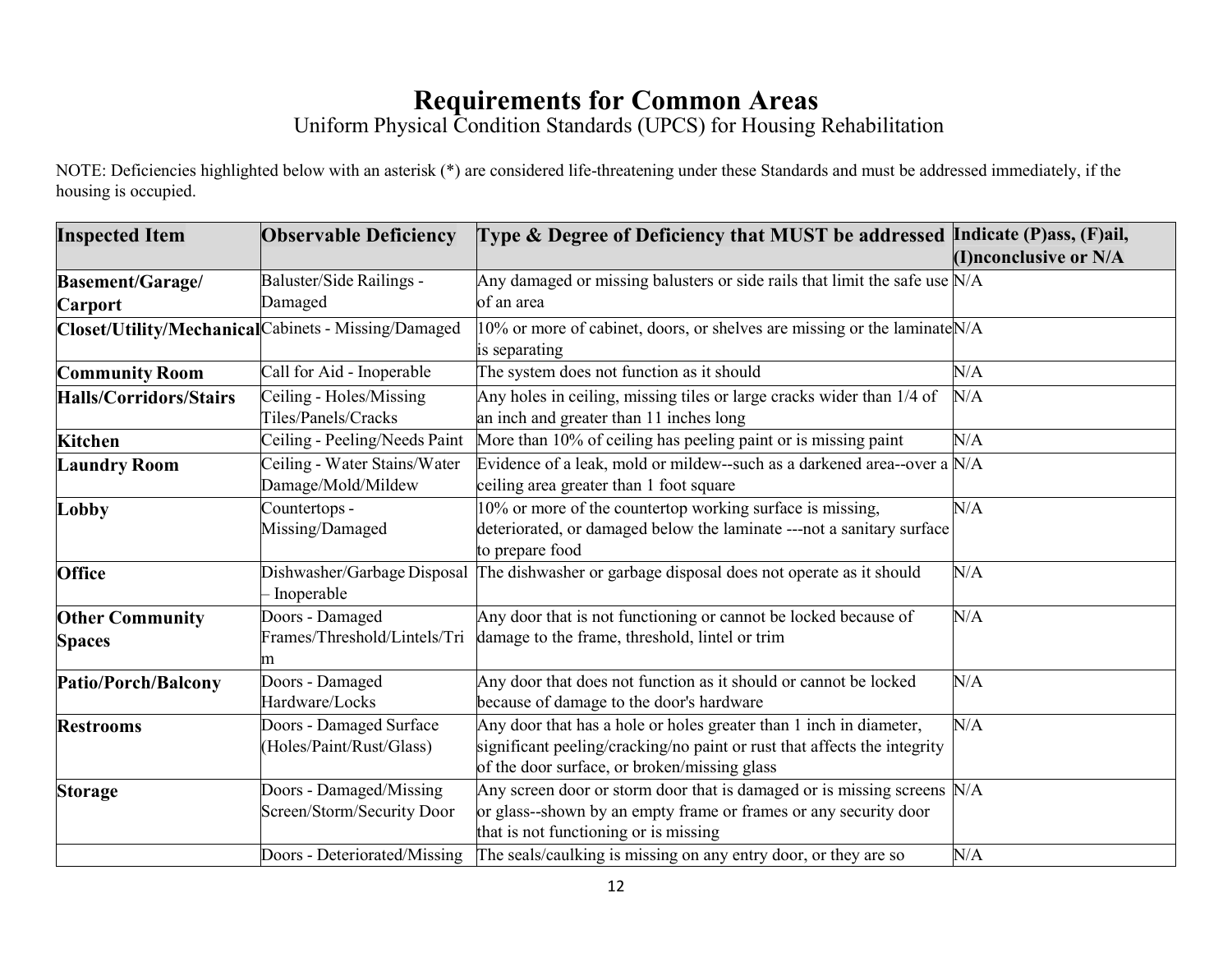| <b>Inspected Item</b> | <b>Observable Deficiency</b>         | Type & Degree of Deficiency that MUST be addressed Indicate (P)ass, (F)ail,   |                       |
|-----------------------|--------------------------------------|-------------------------------------------------------------------------------|-----------------------|
|                       |                                      |                                                                               | (I)nconclusive or N/A |
|                       | Seals (Entry Only)                   | damaged that they do not function as they should                              |                       |
|                       | Doors - Missing Door                 | Any door that is missing that is required for the functional use of the $N/A$ |                       |
|                       |                                      | space                                                                         |                       |
|                       | Dryer Vent -                         | The dryer vent is missing or it is not functioning because it is              | N/A                   |
|                       | Missing/Damaged/Inoperable           | blocked. Dryer exhaust is not effectively vented to the outside               |                       |
|                       | Electrical - Blocked Access to       | One or more fixed items or items of sufficient size and weight                | N/A                   |
|                       | <b>Electrical Panel</b>              | impede access to the building system's electrical panel during an             |                       |
|                       |                                      | emergency                                                                     |                       |
|                       | <b>Electrical - Burnt Breakers</b>   | Carbon residue, melted breakers or arcing scars are evident                   | N/A                   |
|                       | Electrical - Evidence of             | Any corrosion that affects the condition of the components that carry $N/A$   |                       |
|                       | Leaks/Corrosion                      | current or any stains or rust on the interior of electrical enclosures or     |                       |
|                       |                                      | any evidence of water leaks in the enclosure or hardware                      |                       |
|                       | Electrical - Frayed Wiring           | Any scratches, abrasion, or fraying of the insulation that exposes any $N/A$  |                       |
|                       |                                      | conducting wire                                                               |                       |
|                       | <b>Electrical - Missing Breakers</b> | Any open and/or exposed breaker port                                          | N/A                   |
|                       | *Electrical - Missing Covers         | A cover is missing, which results in exposed visible electrical               | N/A                   |
|                       |                                      | connections                                                                   |                       |
|                       | Floors - Bulging/Buckling            | Any flooring that is bulging, buckling or sagging or a problem with           | N/A                   |
|                       |                                      | alignment between flooring types                                              |                       |
|                       | Floors - Floor Covering              | More than 10% of floor covering has stains, surface burns, shallow            | N/A                   |
|                       | Damaged                              | cuts, small holes, tears, loose areas or exposed seams.                       |                       |
|                       | Floors - Missing Floor/Tiles         | More than 5% of the flooring or tile flooring is missing                      | N/A                   |
|                       | Floors - Peeling/Needs Paint         | Any painted flooring that has peeling or missing paint on more than           | N/A                   |
|                       |                                      | 10% of the surface                                                            |                       |
|                       | Floors - Rot/Deteriorated            | Any rotted or deteriorated subflooring greater than 6 inches by 6             | N/A                   |
|                       | Subfloor                             | inches                                                                        |                       |
|                       | Floors - Water Stains/Water          | Evidence of a leak, mold or mildew--such as a darkened area--                 | N/A                   |
|                       | Damage/Mold/Mildew                   | covering a flooring area greater than 1 foot square                           |                       |
|                       | GFI-Inoperable                       | The GFI does not function                                                     | N/A                   |
|                       | Graffiti                             | Any graffiti on any exposed surface greater than 6 inches by 6 inches $N/A$   |                       |
|                       | <b>HVAC</b> - Convection/Radiant     | Cover is missing or substantially damaged, allowing contact with              | N/A                   |
|                       | <b>Heat System Covers</b>            | heating/surface elements or associated fans                                   |                       |
|                       | Missing/Damaged                      |                                                                               |                       |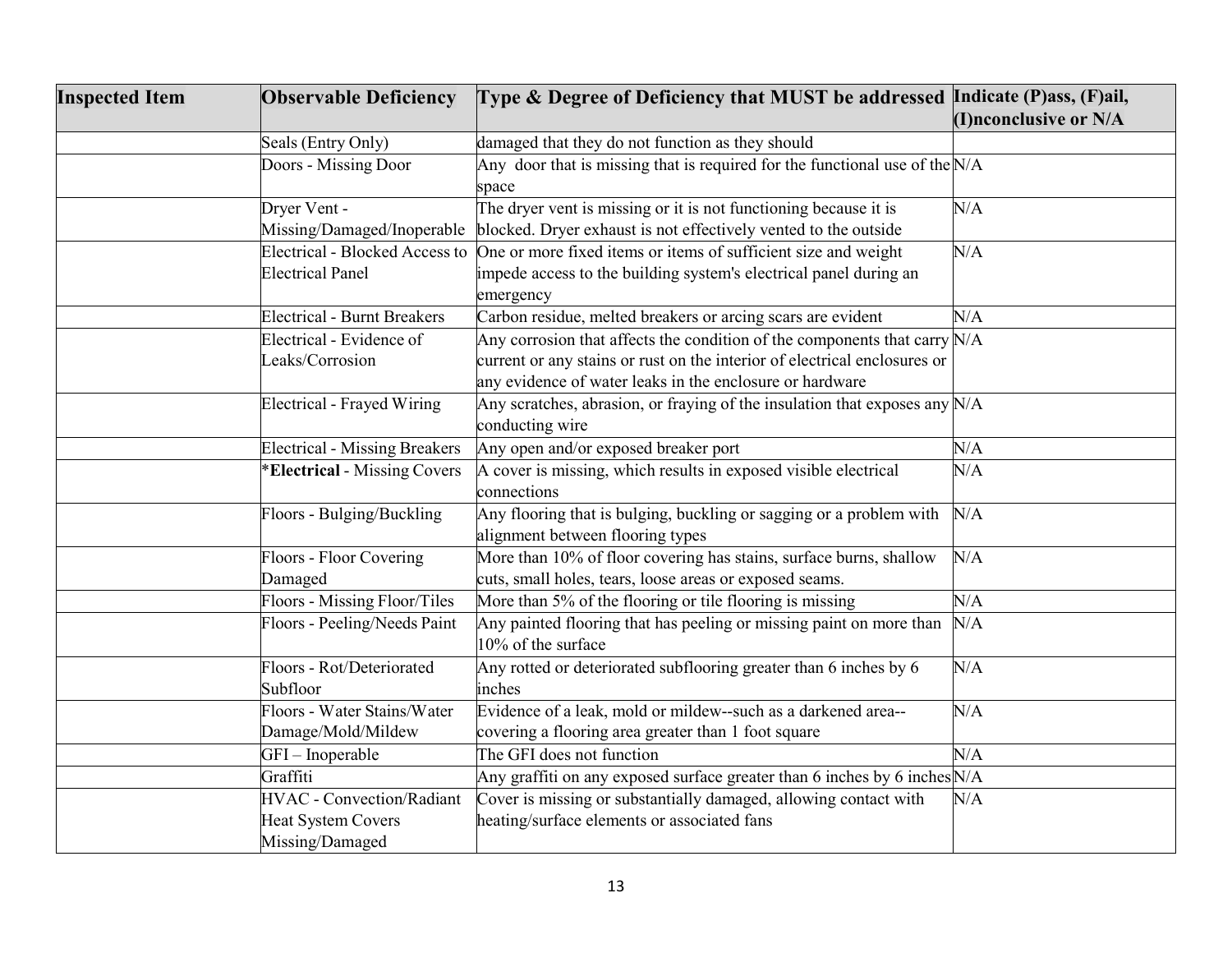| <b>Inspected Item</b> | <b>Observable Deficiency</b>       | Type & Degree of Deficiency that MUST be addressed Indicate (P)ass, (F)ail,   |                       |
|-----------------------|------------------------------------|-------------------------------------------------------------------------------|-----------------------|
|                       |                                    |                                                                               | (I)nconclusive or N/A |
|                       | <b>HVAC</b> - General              | Significant formations of metal oxides, flaking, or discoloration--or a $N/A$ |                       |
|                       | Rust/Corrosion                     | pit or crevice                                                                |                       |
|                       | HVAC - Inoperable                  | HVAC does not function. It does not provide the heating and cooling $N/A$     |                       |
|                       |                                    | it should. The system does not respond when the controls are                  |                       |
|                       |                                    | engaged                                                                       |                       |
|                       | *HVAC - Misaligned                 | Any misalignment that may cause improper or dangerous venting of $N/A$        |                       |
|                       | Chimney/Ventilation System         | gases                                                                         |                       |
|                       | HVAC-                              | HVAC system shows signs of abnormal vibrations, other noise, or               | N/A                   |
|                       | Noisy/Vibrating/Leaking            | leaks when engaged                                                            |                       |
|                       | Lavatory Sink -                    | Sink has extensive discoloration or cracks in over 50% of the basin           | N/A                   |
|                       | Damaged/Missing                    | or the sink or associated hardware have failed or are missing and the         |                       |
|                       |                                    | sink can't be used                                                            |                       |
|                       | Lighting -                         | More than 10% of the permanent lighting fixtures are missing or               | N/A                   |
|                       | Missing/Damaged/Inoperable         | damaged so they do not function                                               |                       |
|                       | Fixture                            |                                                                               |                       |
|                       | Mailbox - Missing/Damaged          | The U.S Postal Service mailbox cannot be locked or is missing                 | N/A                   |
|                       | *Outlets/Switches/Cover            | Outlet or switch is missing or a cover plate is missing or broken,            | N/A                   |
|                       | Plates - Missing/Broken            | resulting in exposed wiring                                                   |                       |
|                       | Pedestrian/Wheelchair Ramp         | A walkway or ramp is damaged and cannot be used by people on                  | N/A                   |
|                       |                                    | foot, in wheelchair, or using walkers                                         |                       |
|                       | Plumbing - Clogged Drains          | Drain is substantially or completely clogged or has suffered                  | N/A                   |
|                       |                                    | extensive deterioration                                                       |                       |
|                       | Plumbing - Leaking                 | A steady leak that is adversely affecting the surrounding area                | N/A                   |
|                       | Faucet/Pipes                       |                                                                               |                       |
|                       | Range Hood / Exhaust Fans -        | A substantial accumulation of dirt or grease that threatens the free          | N/A                   |
|                       | <b>Excessive Grease/Inoperable</b> | passage of air                                                                |                       |
|                       | Range/Stove -                      | One or more burners are not functioning or doors or drawers are               | N/A                   |
|                       | Missing/Damaged/Inoperable         | impeded or on gas ranges pilot is out and/or flames are not                   |                       |
|                       |                                    | distributed equally or oven not functioning                                   |                       |
|                       | Refrigerator -                     | The refrigerator has an extensive accumulation of ice or the seals            | N/A                   |
|                       | Damaged/Inoperable                 | around the doors are deteriorated or is damaged in any way which              |                       |
|                       |                                    | substantially impacts its performance                                         |                       |
|                       | Restroom Cabinet -                 | Damaged or missing shelves, vanity top, drawers, or doors that are            | N/A                   |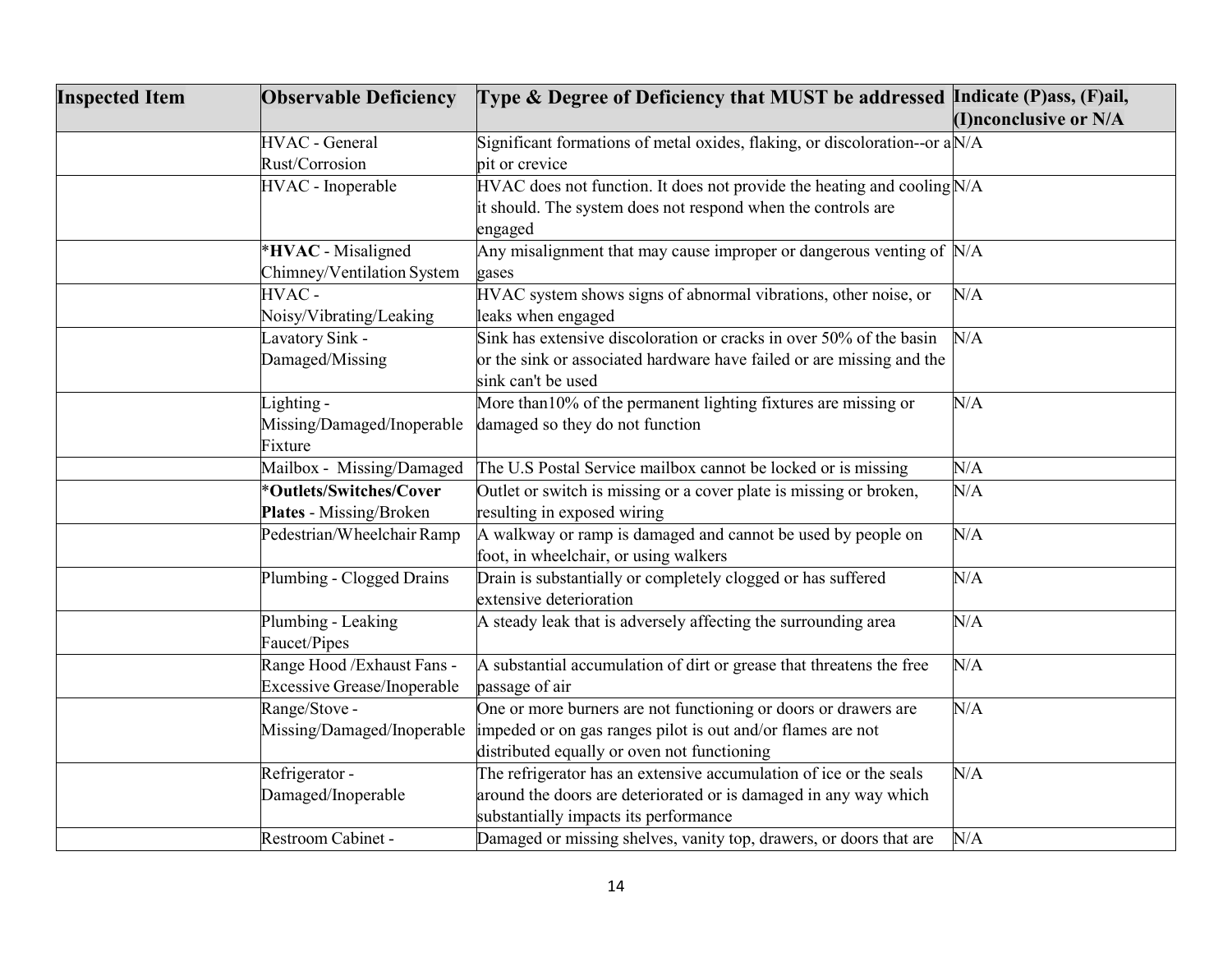| <b>Inspected Item</b> | <b>Observable Deficiency</b> | Type & Degree of Deficiency that MUST be addressed Indicate (P)ass, (F)ail, |                       |
|-----------------------|------------------------------|-----------------------------------------------------------------------------|-----------------------|
|                       |                              |                                                                             | (I)nconclusive or N/A |
|                       | Damaged/Missing              | not functioning as they should for storage or their intended purpose        |                       |
|                       | Shower/Tub-                  | Any cracks in tub or shower through which water can pass or                 | N/A                   |
|                       | Damaged/Missing              | extensive discoloration over more than 20% of tub or shower surface         |                       |
|                       |                              | or tub or shower is missing                                                 |                       |
|                       | Sink - Missing/Damaged       | Any cracks in sink through which water can pass or extensive                | N/A                   |
|                       |                              | discoloration over more than 10% of the sink surface or sink is             |                       |
|                       |                              | missing                                                                     |                       |
|                       | *Smoke Detector -            | Smoke detector is missing or does not function as it should                 | N/A                   |
|                       | Missing/Inoperable           |                                                                             |                       |
|                       | Stairs -                     | A step is missing or broken                                                 | N/A                   |
|                       | Broken/Damaged/Missing       |                                                                             |                       |
|                       | <b>Steps</b>                 |                                                                             |                       |
|                       | Stairs - Broken/Missing Hand | The hand rail is missing, damaged, wobbly or otherwise unusable             | N/A                   |
|                       | Railing                      |                                                                             |                       |
|                       | Ventilation/Exhaust System - | Exhaust fan is not functioning or window designed for ventilation           | N/A                   |
|                       | Inoperable                   | does not open                                                               |                       |
|                       | Walls - Bulging/Buckling     | Bulging, buckling or sagging walls or a lack of horizontal alignment $N/A$  |                       |
|                       | Walls - Damaged              | Any hole in wall greater than 2 inches by 2 inches                          | N/A                   |
|                       |                              | Walls - Damaged/Deteriorated 10% or more of the wall trim is damaged        | N/A                   |
|                       | Trim                         |                                                                             |                       |
|                       | Walls - Peeling/Needs Paint  | 10% or more of interior wall paint is peeling or missing                    | N/A                   |
|                       | Walls - Water Stains/Water   | Evidence of a leak, mold or mildew--such as a common area--                 | N/A                   |
|                       | Damage/Mold/Mildew           | covering a wall area greater than 1 foot square                             |                       |
|                       | Water Closet/Toilet -        | Fixture elements--seat, flush handle, cover etc.--are missing or            | N/A                   |
|                       | Damaged/Clogged/Missing      | damaged or the toilet seat is cracked or has a broken hinge or toilet       |                       |
|                       |                              | cannot be flushed                                                           |                       |
|                       | Windows -                    | Any missing panes of glass or cracked panes of glass where the              | N/A                   |
|                       | Cracked/Broken/Missing       | crack is either greater than 4" and/or substantial enough to impact the     |                       |
|                       | Panes                        | structural integrity of the window pane                                     |                       |
|                       | Windows - Damaged Window     | The sill is damaged enough to expose the inside of the surrounding          | N/A                   |
|                       | Sill                         | walls and compromise its weather tightness                                  |                       |
|                       | Windows - Inoperable/Not     | Any window that is not functioning or cannot be secured because             | N/A                   |
|                       | Lockable                     | lock is broken                                                              |                       |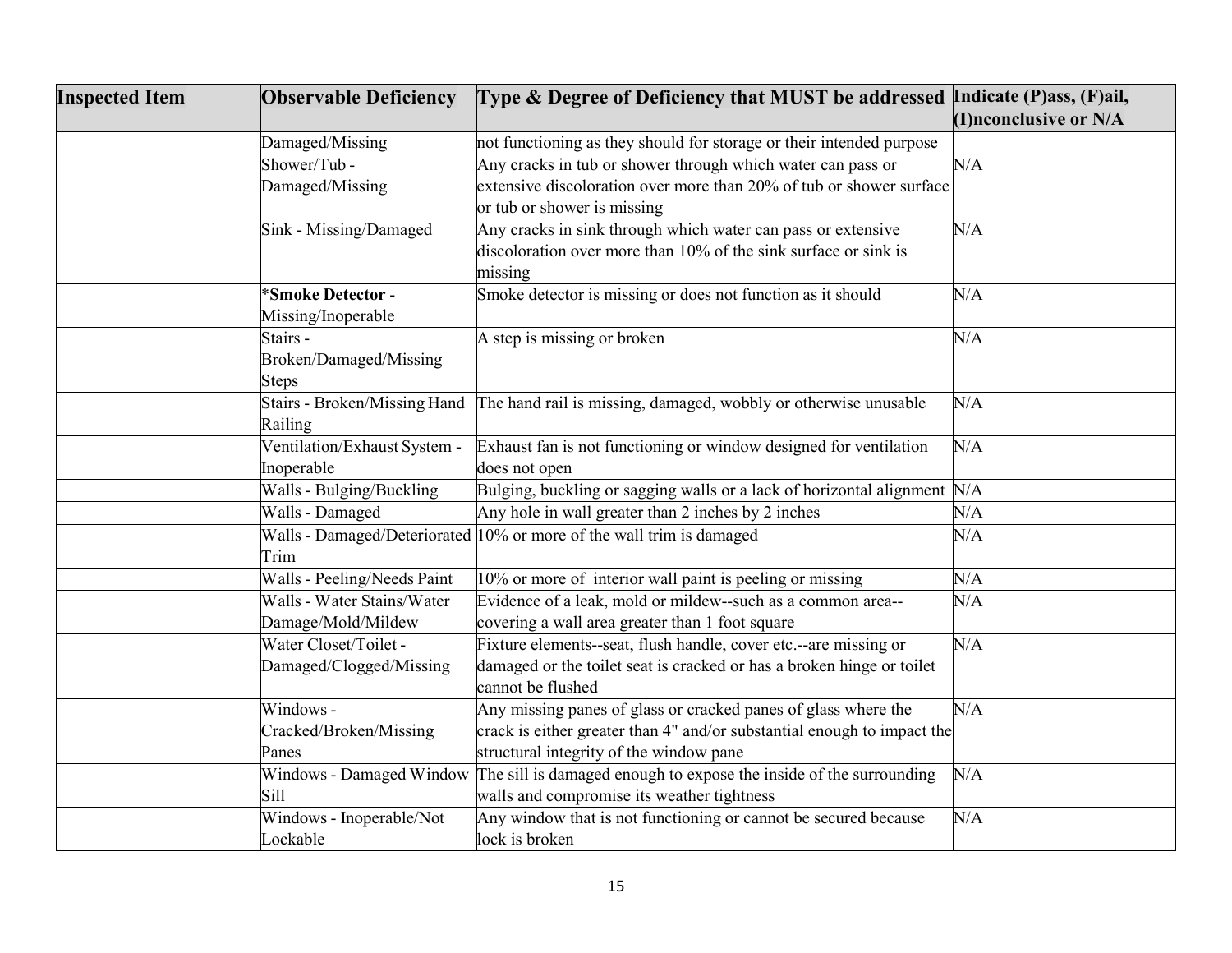| <b>Inspected Item</b>      | <b>Observable Deficiency</b>       | Type & Degree of Deficiency that MUST be addressed Indicate (P)ass, (F)ail,               |                       |
|----------------------------|------------------------------------|-------------------------------------------------------------------------------------------|-----------------------|
|                            |                                    |                                                                                           | (I)nconclusive or N/A |
|                            | Windows -                          | There are missing or deteriorated caulk or seals--with evidence of                        | N/A                   |
|                            | Missing/Deteriorated               | leaks or damage to the window or surrounding structure                                    |                       |
|                            | Caulking/Seals/Glazing             |                                                                                           |                       |
|                            | Compound                           |                                                                                           |                       |
|                            | Windows - Peeling/Needs            | More than 10% of interior window paint is peeling or missing                              | N/A                   |
|                            | Paint                              |                                                                                           |                       |
|                            | *Windows - Security Bars           | The ability to exit through the window is limited by security bars that $N/A$             |                       |
|                            | <b>Prevent Egress</b>              | do not function properly and, therefore, pose safety risks                                |                       |
| <b>Health &amp; Safety</b> | Air Quality - Mold and/or          | Evidence of mold or mildew is observed that is substantial enough to $N/A$                |                       |
|                            | Mildew Observed                    | pose a health risk                                                                        |                       |
|                            | *Air Quality -                     | Strong propane, natural gas or methane odors that could pose a risk                       | N/A                   |
|                            | Propane/Natural Gas/Methane        | of explosion/ fire and/or pose a health risk if inhaled                                   |                       |
|                            | Gas Detected                       |                                                                                           |                       |
|                            | Air Quality - Sewer Odor           | Sewer odors that could pose a health risk if inhaled for prolonged                        | N/A                   |
|                            | Detected                           | periods                                                                                   |                       |
|                            | <b>*Electrical Hazards -</b>       | Any exposed bare wires or openings in electrical panels (capped                           | N/A                   |
|                            | <b>Exposed Wires/Open Panels</b>   | wires do not pose a risk)                                                                 |                       |
|                            | <b>*Electrical Hazards - Water</b> | Any water leaking, puddling or ponding on or immediately near any $N/A$                   |                       |
|                            | Leaks on/near Electrical           | electrical apparatus that could pose a risk of fire, electrocution or                     |                       |
|                            | Equipment                          | explosion                                                                                 |                       |
|                            | *Emergency Fire Exits -            | The exit cannot be used or exit is limited because a door or window                       | N/A                   |
|                            | <b>Emergency/Fire Exits</b>        | is nailed shut, a lock is broken, panic hardware is chained, debris,                      |                       |
|                            | Blocked/Unusable                   | storage, or other conditions block exit                                                   |                       |
|                            | Emergency Fire Exits -             | Exit signs that clearly identify all emergency exits are missing or                       | N/A                   |
|                            | <b>Missing Exit Signs</b>          | there is no illumination in the area of the sign                                          |                       |
|                            | Flammable/Combustible              | Flammable or combustible materials are improperly stored, causing                         | N/A                   |
|                            | Materials - Improperly Stored      | the potential risk of fire or explosion                                                   |                       |
|                            | Garbage and Debris - Indoors       | Too much garbage has gathered-more than the planned storage                               | N/A                   |
|                            |                                    | capacity or garbage has gathered in an area not sanctioned for                            |                       |
|                            |                                    | staging or storing garbage or debris                                                      |                       |
|                            |                                    | Garbage and Debris - Outdoors Too much garbage has gathered-more than the planned storage | N/A                   |
|                            |                                    | capacity or garbage has gathered in an area not sanctioned for                            |                       |
|                            |                                    | staging or storing garbage or debris                                                      |                       |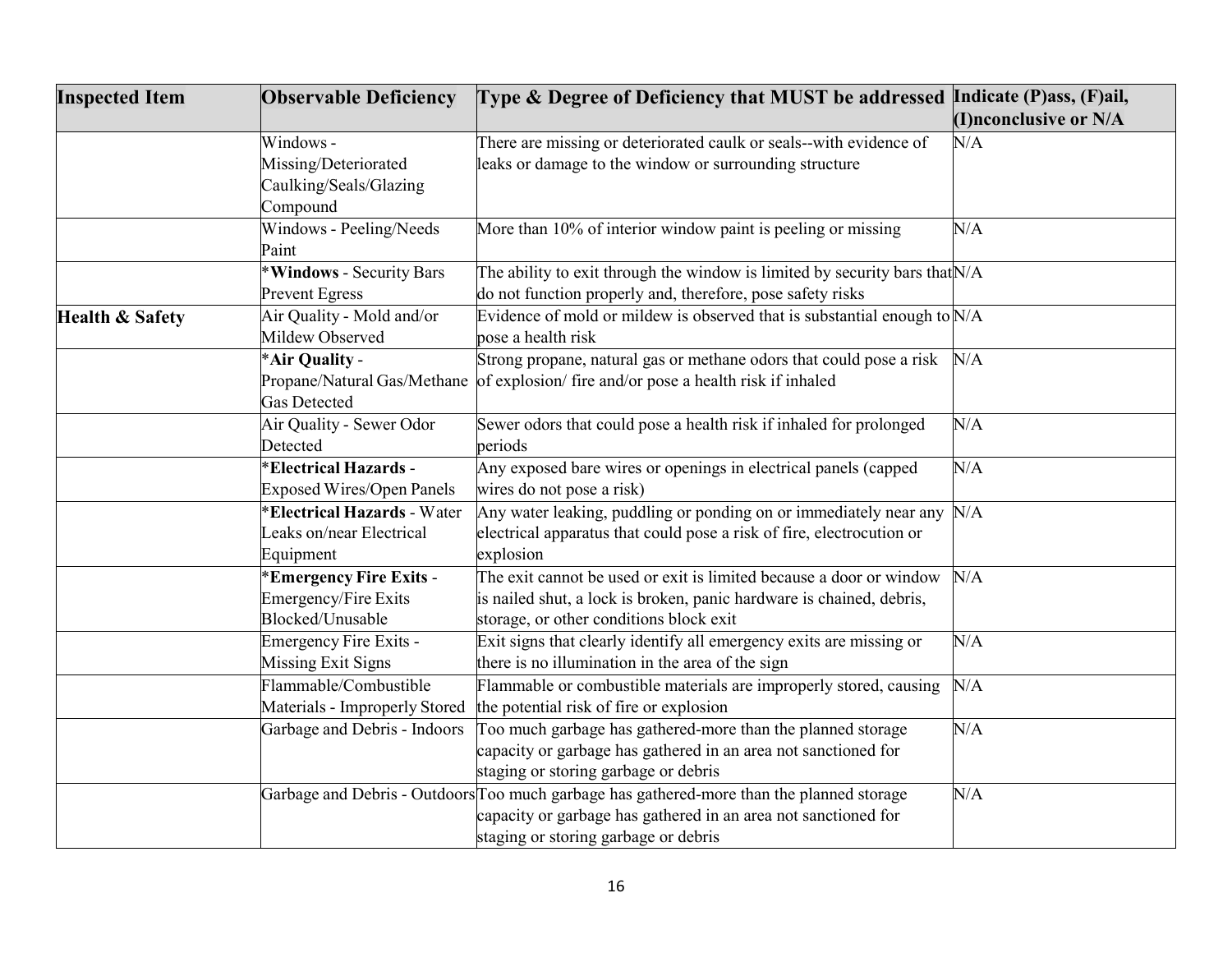| <b>Inspected Item</b>                         | <b>Observable Deficiency</b>           | Type & Degree of Deficiency that MUST be addressed                                                                                                                                                                | Indicate (P)ass, (F)ail, |
|-----------------------------------------------|----------------------------------------|-------------------------------------------------------------------------------------------------------------------------------------------------------------------------------------------------------------------|--------------------------|
|                                               |                                        |                                                                                                                                                                                                                   | (I)nconclusive or N/A    |
|                                               | Hazards – Other                        | Any general defects or hazards that pose risk of bodily injury                                                                                                                                                    | N/A                      |
|                                               | Hazards - Sharp Edges                  | Any physical defect that could cause cutting or breaking of human<br>skin or other bodily harm                                                                                                                    | N/A                      |
|                                               | Hazards - Tripping                     | Any physical defect in walkways or other travelled area that poses a $N/A$<br>tripping risk                                                                                                                       |                          |
|                                               | Infestation – Insects                  | Evidence of infestation of insects-including roaches and ants-<br>throughout a unit or room, food preparation or storage area or other<br>area of building substantial enough to present a health and safety risk | N/A                      |
|                                               |                                        | Infestation - Rats/Mice/VerminEvidence of rats or mice--sightings, rat or mouse holes, or droppings N/A<br>substantial enough to present a health and safety risk                                                 |                          |
| <b>Pools and Related</b><br><b>Structures</b> |                                        | Fencing - Damaged/Not Intact Any damage that could compromise the integrity of the fence                                                                                                                          | N/A                      |
| <b>Trash Collection Areas</b>                 | Chutes - Damaged/Missing<br>Components | Garbage has backed up into chutes, because the collection structure<br>is missing or broken or compactors or components--chute, chute<br>door, and other components--have failed                                  | N/A                      |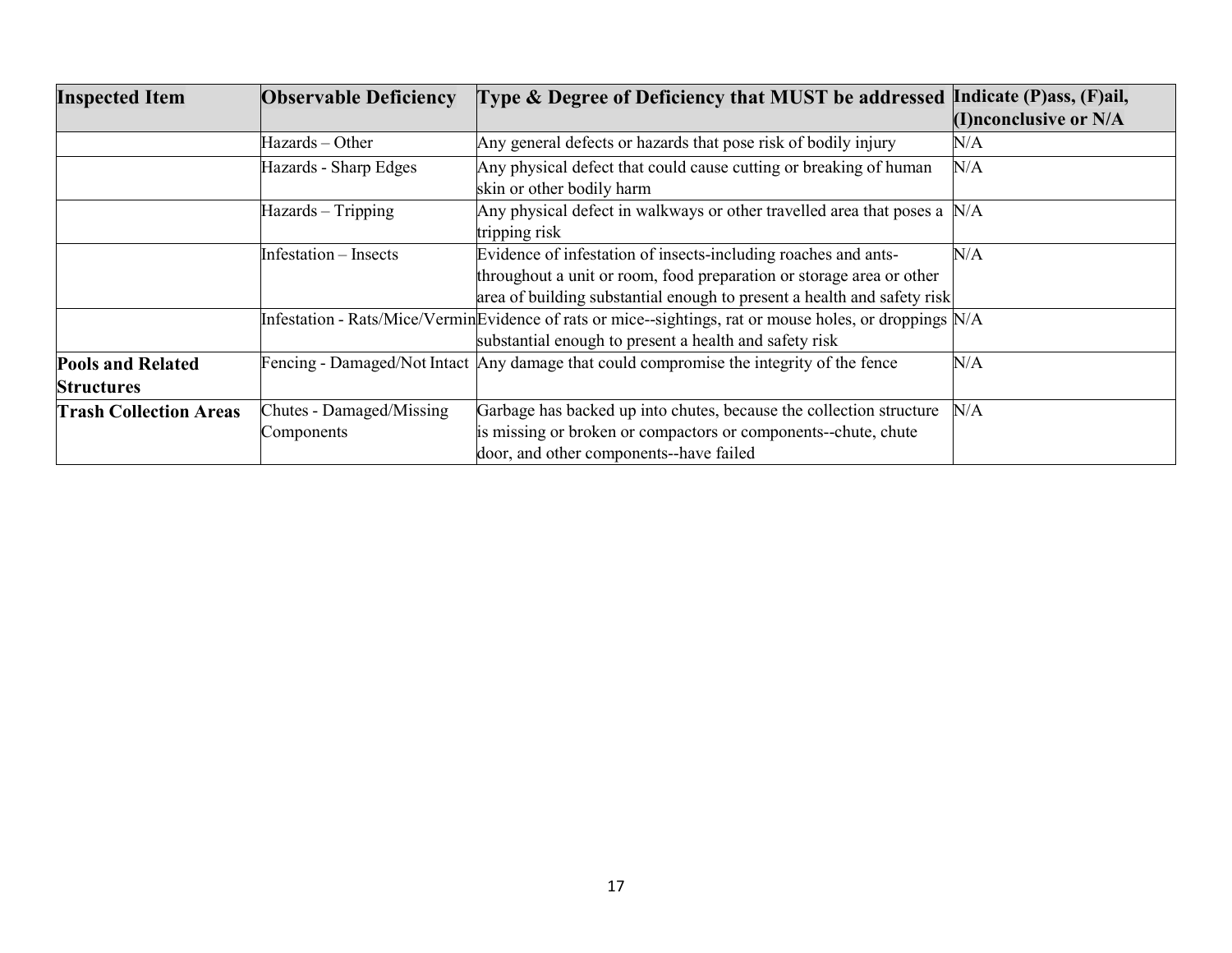## **Requirements for Unit**

#### Uniform Physical Condition Standards (UPCS) for Housing Rehabilitation

NOTE: Deficiencies highlighted below with an asterisk (\*) are considered life-threatening under these Standards and must be addressed immediately, if the housing is occupied.

| <b>Inspected Item</b> | <b>Observable Deficiency</b>    | Type & Degree of Deficiency that MUST be addressed                                           | Indicate (P)ass, (F)ail, |
|-----------------------|---------------------------------|----------------------------------------------------------------------------------------------|--------------------------|
|                       |                                 |                                                                                              | (I)nconclusive or N/A    |
| <b>Bathroom</b>       | <b>Bathroom Cabinets -</b>      | Damaged or missing shelves, vanity tops, drawers, or doors that are                          |                          |
|                       | Damaged/Missing                 | not functioning as they should for storage or their intended purpose                         |                          |
|                       |                                 | Lavatory Sink - Damaged/Missing Any cracks in sink through which water can pass or extensive |                          |
|                       |                                 | discoloration over more than 10% of the sink surface or sink is                              |                          |
|                       |                                 | missing                                                                                      |                          |
|                       | Plumbing - Clogged Drains,      | Drain or faucet is substantially or completely clogged or has                                |                          |
|                       | Faucets                         | suffered extensive deterioration                                                             |                          |
|                       | Plumbing - Leaking Faucet/Pipes | A steady leak that is adversely affecting the surrounding area                               |                          |
|                       | Shower/Tub - Damaged/Missing    | Any cracks in tub or shower through which water can pass or                                  |                          |
|                       |                                 | extensive discoloration over more than 20% of tub or shower                                  |                          |
|                       |                                 | surface or tub or shower is missing                                                          |                          |
|                       | Ventilation/Exhaust System -    | Exhaust fan is not functioning or window designed for ventilation                            |                          |
|                       | Absent/Inoperable               | does not open                                                                                |                          |
|                       | Water Closet/Toilet -           | Fixture elements-seat, flush handle, cover etc.--are missing or                              |                          |
|                       | Damaged/Clogged/Missing         | damaged or the toilet seat is cracked or has a broken hinge or toilet<br>cannot be flushed   |                          |
| Call-for-Aid (if      | Inoperable                      | The system does not function as it should                                                    | N/A                      |
| applicable)           |                                 |                                                                                              |                          |
| <b>Ceiling</b>        | Bulging/Buckling/Leaking        | Bulging, buckling or sagging ceiling or problem with alignment                               |                          |
|                       | Holes/Missing                   | Any holes in ceiling, missing tiles or large cracks wider than 1/4 of                        |                          |
|                       | Tiles/Panels/Cracks             | an inch and greater than 6 inches long                                                       |                          |
|                       | Peeling/Needs Paint             | More than 10% of ceiling has peeling paint or is missing paint                               |                          |
|                       | Water Stains/Water              | Evidence of a leak, mold or mildew--such as a darkened area--over                            |                          |
|                       | Damage/Mold/Mildew              | a ceiling area greater than 1 foot square                                                    |                          |
| <b>Doors</b>          | Damaged                         | Any door that is not functioning or cannot be locked because of                              |                          |
|                       | Frames/Threshold/Lintels/Trim   | damage to the frame, threshold, lintel or trim                                               |                          |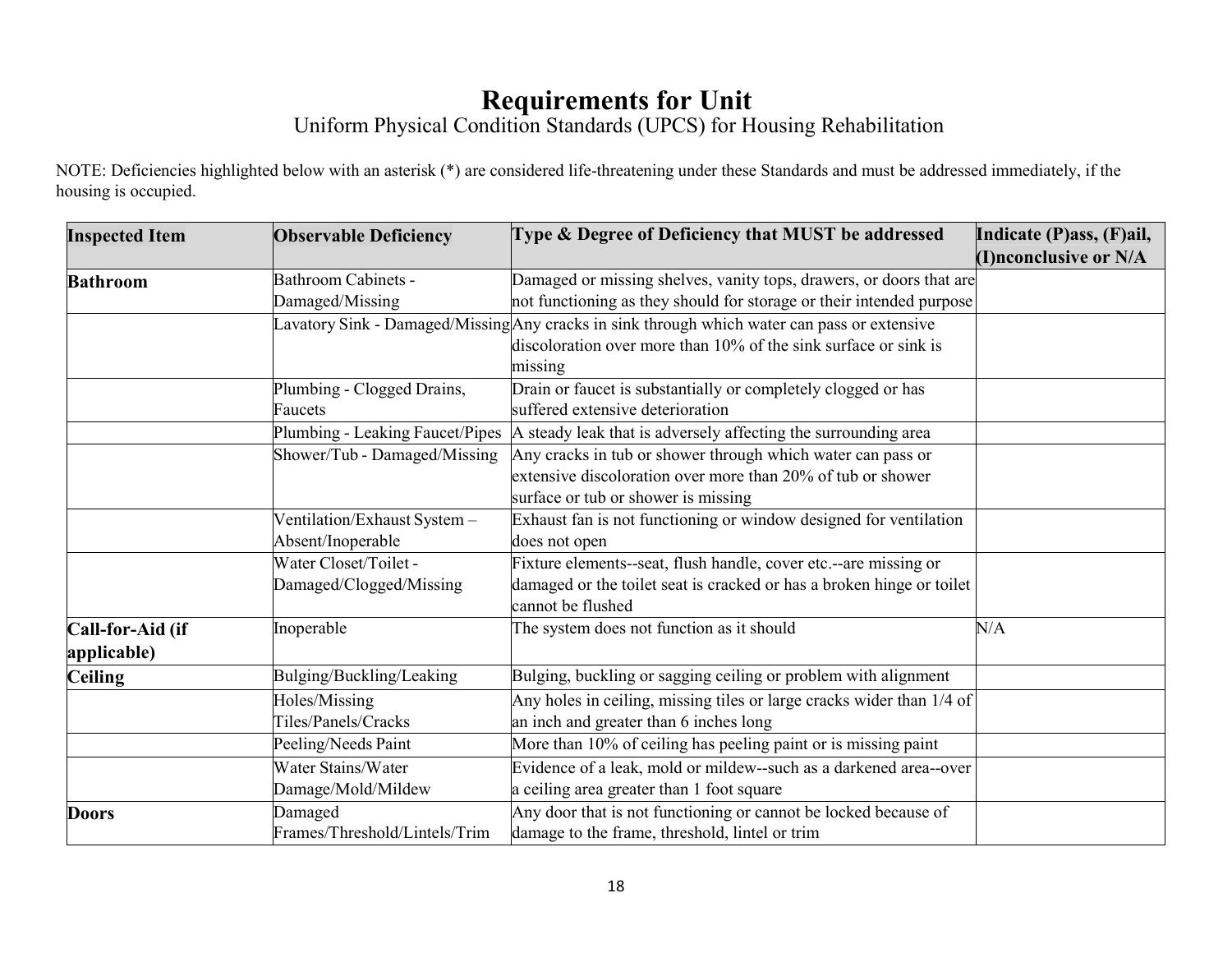| <b>Inspected Item</b>    | <b>Observable Deficiency</b>        | Type & Degree of Deficiency that MUST be addressed                                                | Indicate (P)ass, (F)ail, |
|--------------------------|-------------------------------------|---------------------------------------------------------------------------------------------------|--------------------------|
|                          |                                     |                                                                                                   | (I)nconclusive or N/A    |
|                          | Damaged Hardware/Locks              | Any door that does not function as it should or cannot be locked                                  |                          |
|                          |                                     | because of damage to the door's hardware                                                          |                          |
|                          | Damaged/Missing                     | Any screen door or storm door that is damaged or is missing                                       |                          |
|                          | Screen/Storm/Security Door          | screens or glass--shown by an empty frame or frames or any                                        |                          |
|                          |                                     | security door that is not functioning or is missing                                               |                          |
|                          | Damaged Surface -                   | Any door that has a hole or holes greater than 1 inch in diameter,                                |                          |
|                          |                                     | Holes/Paint/Rusting/Glass/Rottingsignificant peeling/cracking/no paint or rust that affects the   |                          |
|                          |                                     | integrity of the door surface, or broken/missing glass                                            |                          |
|                          |                                     | Deteriorated/Missing Seals (Entry The seals/caulking is missing on any entry door, or they are so |                          |
|                          | Only)                               | damaged that they do not function as they should                                                  |                          |
|                          | <b>Missing Door</b>                 | Any door that is required for security (entry) or privacy                                         |                          |
|                          |                                     | Bathroom) that is missing or any other unit door that is missing                                  |                          |
|                          |                                     | and is required for proper unit functionality                                                     |                          |
| <b>Electrical System</b> | <b>Blocked Access to Electrical</b> | One or more fixed items or items of sufficient size and weight                                    |                          |
|                          | Panel                               | impede access to the building system's electrical panel during an                                 |                          |
|                          |                                     | emergency                                                                                         |                          |
|                          | <b>Burnt Breakers</b>               | Carbon residue, melted breakers or arcing scars are evident                                       |                          |
|                          | Evidence of Leaks/Corrosion         | Any corrosion that affects the condition of the components that                                   |                          |
|                          |                                     | carry current or any stains or rust on the interior of electrical                                 |                          |
|                          |                                     | enclosures or any evidence of water leaks in the enclosure or                                     |                          |
|                          |                                     | hardware                                                                                          |                          |
|                          | <b>Frayed Wiring</b>                | Any scratches, abrasion, or fraying of the insulation that exposes                                |                          |
|                          |                                     | any conducting wire                                                                               |                          |
|                          | GFI - Inoperable                    | The GFI does not function                                                                         |                          |
|                          | <b>Missing Breakers/Fuses</b>       | Any open and/or exposed breaker port                                                              |                          |
|                          | *Missing Covers                     | A cover is missing, which results in exposed visible electrical                                   |                          |
|                          |                                     | connections                                                                                       |                          |
| <b>Floors</b>            | Bulging/Buckling                    | Any flooring that is bulging, buckling or sagging or a problem with                               |                          |
|                          |                                     | alignment between flooring types                                                                  |                          |
|                          | <b>Floor Covering Damage</b>        | More than 10% of floor covering has stains, surface burns, shallow                                |                          |
|                          |                                     | cuts, small holes, tears, loose areas or exposed seams.                                           |                          |
|                          | <b>Missing Flooring Tiles</b>       | Any flooring or tile flooring that is missing                                                     |                          |
|                          | Peeling/Needs Paint                 | Any painted flooring that has peeling or missing paint on more                                    |                          |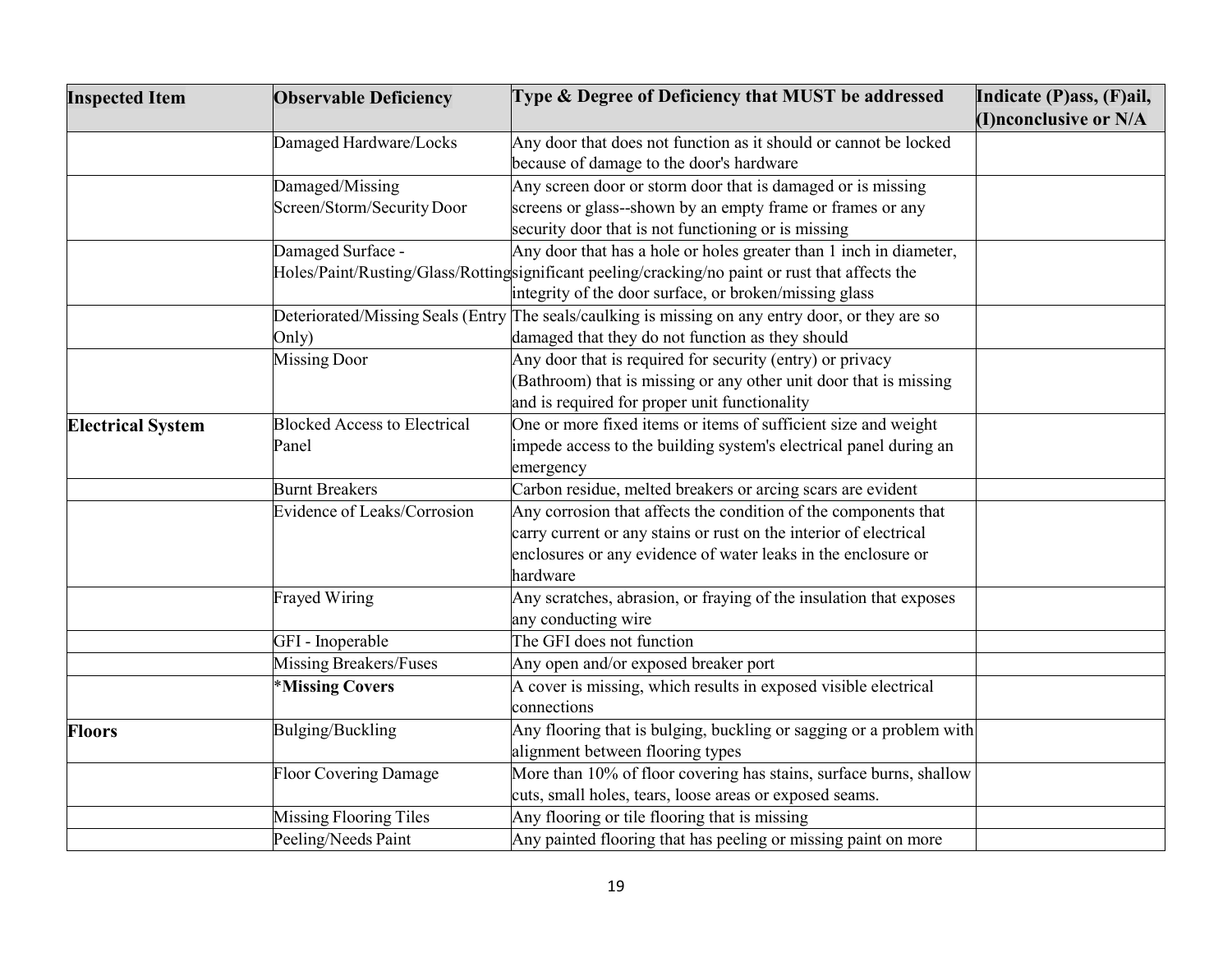| <b>Inspected Item</b>      | <b>Observable Deficiency</b>          | Type & Degree of Deficiency that MUST be addressed                                                 | Indicate (P)ass, (F)ail, |
|----------------------------|---------------------------------------|----------------------------------------------------------------------------------------------------|--------------------------|
|                            |                                       |                                                                                                    | (I)nconclusive or N/A    |
|                            |                                       | than 10% of the surface                                                                            |                          |
|                            | Rot/Deteriorated Subfloor             | Any rotted or deteriorated subflooring greater than 6 inches by 6                                  |                          |
|                            |                                       | inches                                                                                             |                          |
|                            | Water Stains/Water                    | Evidence of a leak, mold or mildew--such as a darkened area--                                      |                          |
|                            | Damage/Mold/Mildew                    | covering a flooring area greater than 1 foot square                                                |                          |
| <b>Health &amp; Safety</b> |                                       | Air Quality - Mold and/or Mildew Evidence of mold or mildew is observed that is substantial enough |                          |
|                            | Observed                              | to pose a health risk                                                                              |                          |
|                            | Air Quality - Sewer Odor              | Sewer odors that could pose a health risk if inhaled for prolonged                                 |                          |
|                            | Detected                              | periods                                                                                            |                          |
|                            | *Air Quality - Propane/Natural        | Strong propane, natural gas or methane odors that could pose a risk                                |                          |
|                            | Gas/Methane Gas Detected              | of explosion/ fire and/or pose a health risk if inhaled                                            |                          |
|                            | <b>Electrical Hazards - Exposed</b>   | Any exposed bare wires or openings in electrical panels (capped                                    |                          |
|                            | Wires/Open Panels                     | wires do not pose a risk)                                                                          |                          |
|                            | <b>Electrical Hazards - Water</b>     | Any water leaking, puddling or ponding on or immediately near                                      |                          |
|                            | Leaks on/near Electrical              | any electrical apparatus that could pose a risk of fire, electrocution                             |                          |
|                            | Equipment                             | or explosion                                                                                       |                          |
|                            | <b>Emergency Fire Exits -</b>         | The exit cannot be used or exit is limited because a door or window                                |                          |
|                            | Emergency/Fire Exits                  | is nailed shut, a lock is broken, panic hardware is chained, debris,                               |                          |
|                            | Blocked/Unusable                      | storage, or other conditions block exit                                                            |                          |
|                            | <b>Emergency Fire Exits - Missing</b> | Exit signs that clearly identify all emergency exits are missing or                                |                          |
|                            | Exit Signs                            | there is no illumination in the area of the sign                                                   |                          |
|                            |                                       | Flammable Materials - ImproperlyFlammable materials are improperly stored, causing the potential   |                          |
|                            | Stored                                | risk of fire or explosion                                                                          |                          |
|                            | Garbage and Debris - Indoors          | Too much garbage has gathered-more than the planned storage                                        |                          |
|                            |                                       | capacity or garbage has gathered in an area not sanctioned for                                     |                          |
|                            |                                       | staging or storing garbage or debris                                                               |                          |
|                            | Garbage and Debris - Outdoors         | Too much garbage has gathered-more than the planned storage                                        |                          |
|                            |                                       | capacity or garbage has gathered in an area not sanctioned for                                     |                          |
|                            |                                       | staging or storing garbage or debris                                                               |                          |
|                            | Hazards - Other                       | Any general defects or hazards that pose risk of bodily injury                                     |                          |
|                            | Hazards - Sharp Edges                 | Any physical defect that could cause cutting or breaking of human                                  |                          |
|                            |                                       | skin or other bodily harm                                                                          |                          |
|                            | Hazards - Tripping                    | Any physical defect in walkways or other travelled area that poses                                 |                          |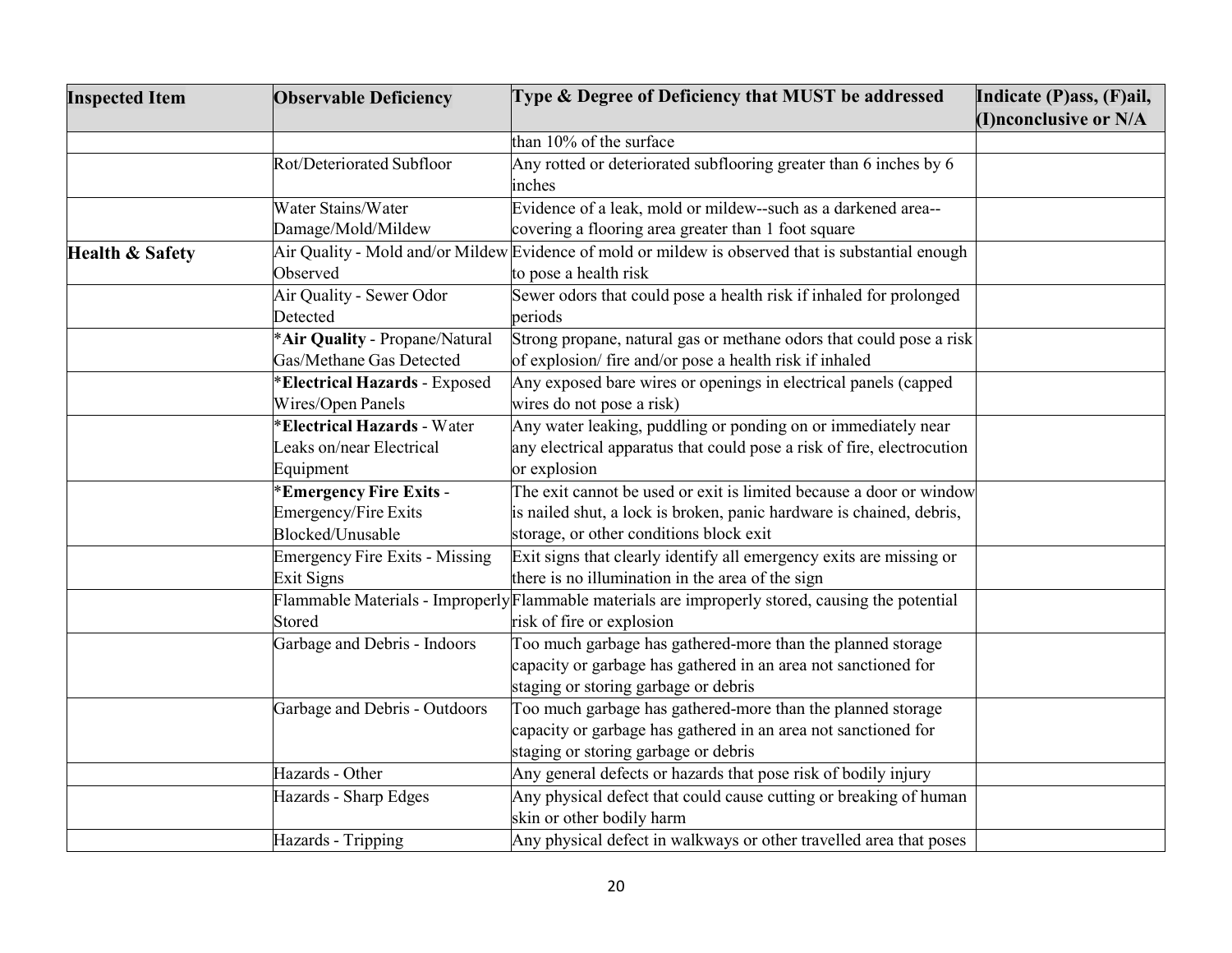| <b>Inspected Item</b>   | <b>Observable Deficiency</b>          | Type & Degree of Deficiency that MUST be addressed                    | Indicate (P)ass, (F)ail, |
|-------------------------|---------------------------------------|-----------------------------------------------------------------------|--------------------------|
|                         |                                       |                                                                       | (I)nconclusive or N/A    |
|                         |                                       | a tripping risk                                                       |                          |
|                         | <b>Infestation - Insects</b>          | Evidence of infestation of insects-including roaches and ants-        |                          |
|                         |                                       | throughout a unit or room, food preparation or storage area or other  |                          |
|                         |                                       | area of building substantial enough to present a health and safety    |                          |
|                         |                                       | risk                                                                  |                          |
|                         | <b>Infestation - Rats/Mice/Vermin</b> | Evidence of rats or mice--sightings, rat or mouse holes, or           |                          |
|                         |                                       | droppings substantial enough to present a health and safety risk      |                          |
| <b>Hot Water Heater</b> | <b>Misaligned</b>                     | Any misalignment that may cause improper or dangerous venting         |                          |
|                         | <b>Chimney/Ventilation System</b>     | of gases                                                              |                          |
|                         | Inoperable Unit/Components            | Hot water from hot water taps is no warmer than room temperature      |                          |
|                         |                                       | indicating hot water heater is not functioning properly               |                          |
|                         | Leaking Valves/Tanks/Pipes            | There is evidence of active water leaks from hot water heater or      |                          |
|                         |                                       | related components                                                    |                          |
|                         | Pressure Relief Valve Missing         | There is no pressure relief valve or pressure relief valve does not   |                          |
|                         |                                       | drain down to the floor                                               |                          |
|                         | Rust/Corrosion                        | Significant formations of metal oxides, flaking, or discoloration--or |                          |
|                         |                                       | a pit or crevice                                                      |                          |
| <b>HVAC</b> System      | Convection/Radiant Heat System        | Cover is missing or substantially damaged, allowing contact with      |                          |
|                         | <b>Covers Missing/Damaged</b>         | heating/surface elements or associated fans                           |                          |
|                         | Inoperable                            | HVAC does not function. It does not provide the heating and           |                          |
|                         |                                       | cooling it should. The system does not respond when the controls      |                          |
|                         |                                       | are engaged                                                           |                          |
|                         | Misaligned Chimney/Ventilation        | Any misalignment that may cause improper or dangerous venting         |                          |
|                         | System                                | of gases                                                              |                          |
|                         | Noisy/Vibrating/Leaking               | The HVAC system shows signs of abnormal vibrations, other             |                          |
|                         |                                       | noise, or leaks when engaged                                          |                          |
|                         | Rust/Corrosion                        | Deterioration from rust or corrosion on the HVAC system in the        |                          |
|                         |                                       | dwelling unit                                                         |                          |
| <b>Kitchen</b>          | Cabinets - Missing/Damaged            | 10% or more of cabinet, doors, or shelves are missing or the          |                          |
|                         |                                       | laminate is separating                                                |                          |
|                         | Countertops - Missing/Damaged         | 10% or more of the countertop working surface is missing,             |                          |
|                         |                                       | deteriorated, or damaged below the laminate -- not a sanitary         |                          |
|                         |                                       | surface to prepare food                                               |                          |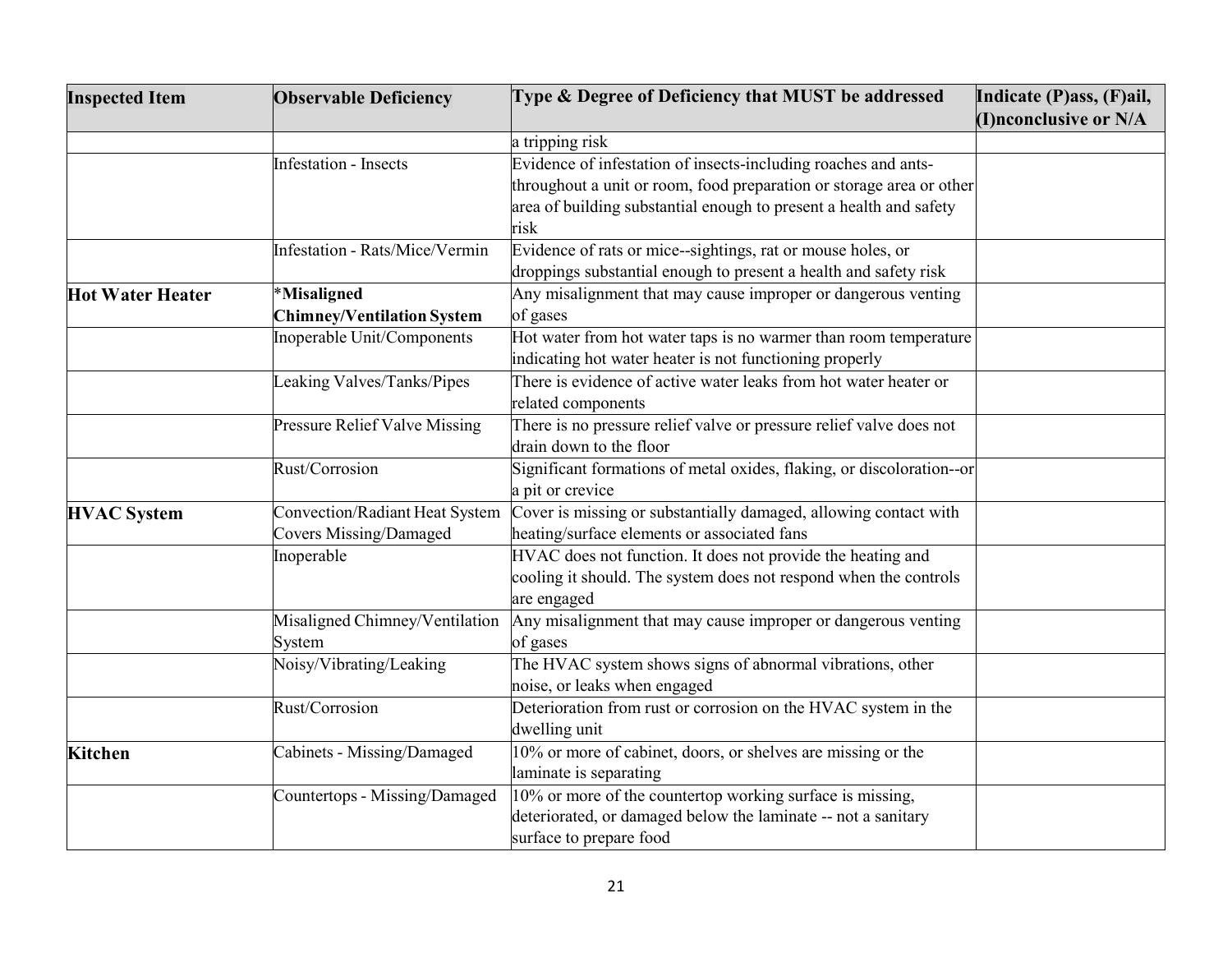| <b>Inspected Item</b>      | <b>Observable Deficiency</b>       | Type & Degree of Deficiency that MUST be addressed                   | Indicate (P)ass, (F)ail, |
|----------------------------|------------------------------------|----------------------------------------------------------------------|--------------------------|
|                            |                                    |                                                                      | (I)nconclusive or N/A    |
|                            | Dishwasher/Garbage Disposal-       | The dishwasher or garbage disposal does not operate as it should     | N/A                      |
|                            | Inoperable                         |                                                                      |                          |
|                            | Plumbing - Clogged Drains          | Drain is substantially or completely clogged or has suffered         |                          |
|                            |                                    | extensive deterioration                                              |                          |
|                            | Plumbing - Leaking Faucet/Pipes    | A steady leak that is adversely affecting the surrounding area       |                          |
|                            | Range Hood/Exhaust Fans -          | A substantial accumulation of dirt or grease that threatens the free |                          |
|                            | <b>Excessive Grease/Inoperable</b> | passage of air                                                       |                          |
|                            | Range/Stove -                      | One or more burners are not functioning or doors or drawers are      |                          |
|                            | Missing/Damaged/Inoperable         | impeded or on gas ranges pilot is out and/or flames are not          |                          |
|                            |                                    | distributed equally or oven not functioning                          |                          |
|                            | Refrigerator-                      | The refrigerator has an extensive accumulation of ice or the seals   |                          |
|                            | Missing/Damaged/Inoperable         | around the doors are deteriorated or is damaged in any way which     |                          |
|                            |                                    | substantially impacts its performance                                |                          |
|                            | Sink - Damaged/Missing             | Any cracks in sink through which water can pass or extensive         |                          |
|                            |                                    | discoloration over more than 10% of the sink surface or sink is      |                          |
|                            |                                    | missing                                                              |                          |
| <b>Laundry Area (Room)</b> | Dryer Vent -                       | The dryer vent is missing or it is not functioning because it is     |                          |
|                            | Missing/Damaged/Inoperable         | blocked. Dryer exhaust is not effectively vented to the outside      |                          |
| <b>Lighting</b>            | Missing/Inoperable Fixture         | A permanent light fixture is missing or not functioning, and no      |                          |
|                            |                                    | other switched light source is functioning in the room               |                          |
| <b>Outlets/Switches</b>    | Missing                            | An outlet or switch is missing                                       |                          |
|                            | *Missing/Broken Cover Plates       | An outlet or switch has a broken cover plate over a junction box or  |                          |
|                            |                                    | the cover plate is missing                                           |                          |
| Patio/Porch/Balcony        | Baluster/Side Railings Damaged     | Any damaged or missing balusters or side rails that limit the safe   |                          |
|                            |                                    | use of an area                                                       |                          |
| <b>Smoke Detector</b>      | *Missing/Inoperable                | Smoke detector is missing or does not function as it should          |                          |
| <b>Stairs</b>              | Broken/Damaged/Missing Steps       | A step is missing or broken                                          |                          |
|                            | Broken/Missing Hand Railing        | The hand rail is missing, damaged, wobbly or otherwise unusable      |                          |
| <b>Walls</b>               | Bulging/Buckling                   | Bulging, buckling or sagging walls or a lack of horizontal           |                          |
|                            |                                    | alignment                                                            |                          |
|                            | Damaged                            | Any hole in wall greater than 2 inches by 2 inches                   |                          |
|                            | Damaged/Deteriorated Trim          | 10% or more of the wall trim is damaged                              |                          |